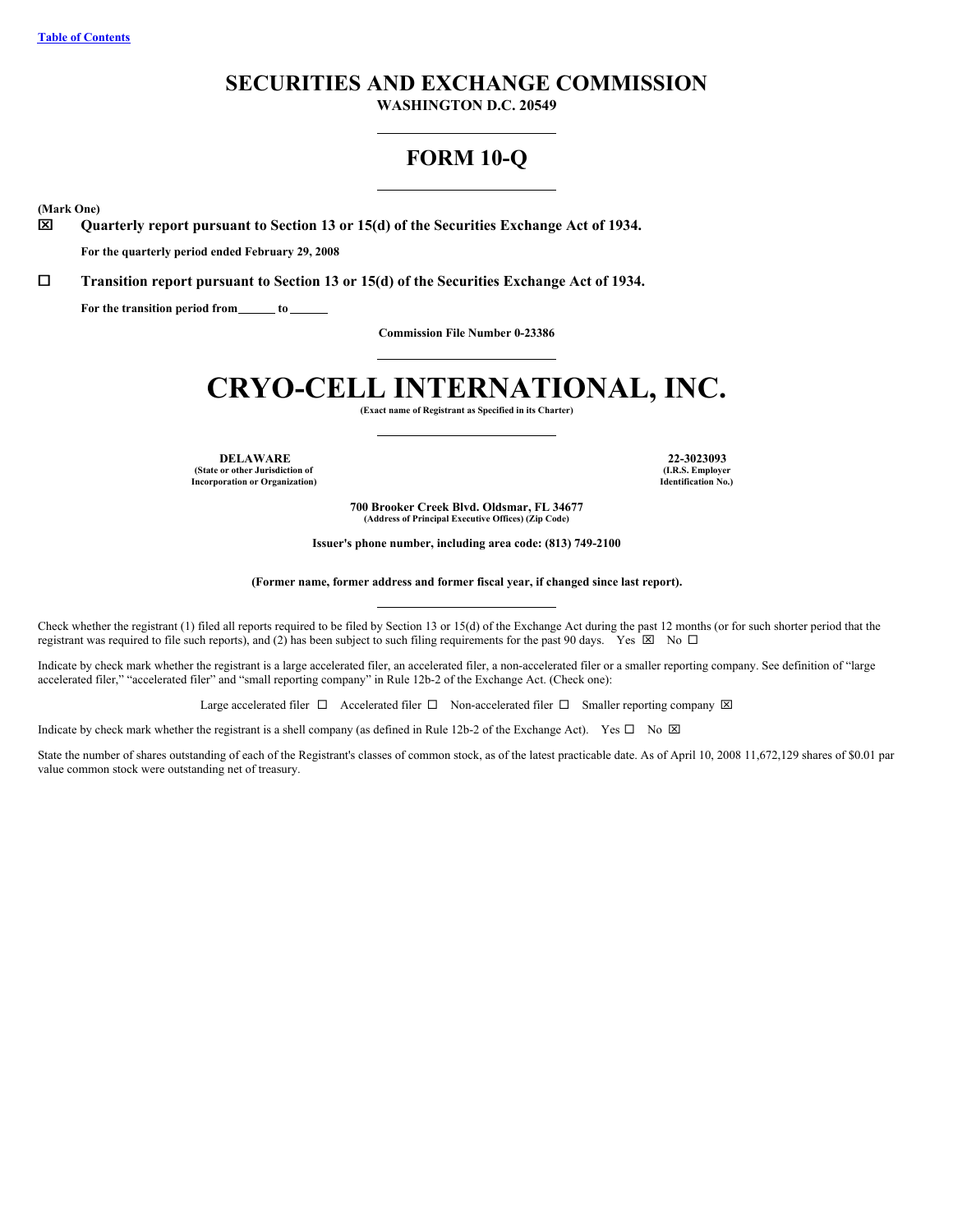## <span id="page-1-0"></span>**TABLE OF CONTENTS**

|                   | <b>PART I - FINANCIAL INFORMATION (UNAUDITED)</b>                                             | PAGE           |
|-------------------|-----------------------------------------------------------------------------------------------|----------------|
| Item 1.           | <b>Financial Statements</b>                                                                   |                |
|                   | <b>Consolidated Balance Sheets</b>                                                            | 3              |
|                   | <b>Consolidated Statements of Operations and Comprehensive Loss</b>                           | $\overline{4}$ |
|                   | <b>Consolidated Statements of Cash Flows</b>                                                  | 5              |
|                   | <b>Notes to Consolidated Financial Statements</b>                                             | 6              |
| Item 2.           | <b>Management's Discussion and Analysis of Financial Conditions and Results of Operations</b> | 13             |
| Item 3.           | <b>Quantitative and Qualitative Disclosures about Market Risk</b>                             | 20             |
| Item 4.           | <b>Controls and Procedures</b>                                                                | 21             |
|                   | <b>PART II - OTHER INFORMATION</b>                                                            |                |
| Item 1.           | <b>Legal Proceedings</b>                                                                      | 22             |
| Item 1A.          | <b>Risk Factors</b>                                                                           | 22             |
| Item 2.           | <b>Unregistered Sales of Equity Securities and Use of Proceeds</b>                            | 22             |
| Item 3.           | <b>Defaults Upon Senior Securities</b>                                                        | 22             |
| Item 4.           | <b>Submission of Matters to a Vote of Security Holders</b>                                    | 22             |
| Item 5.           | <b>Other Information</b>                                                                      | 22             |
| Item 6.           | <b>Exhibits</b>                                                                               | 23             |
| <b>SIGNATURES</b> |                                                                                               | 24             |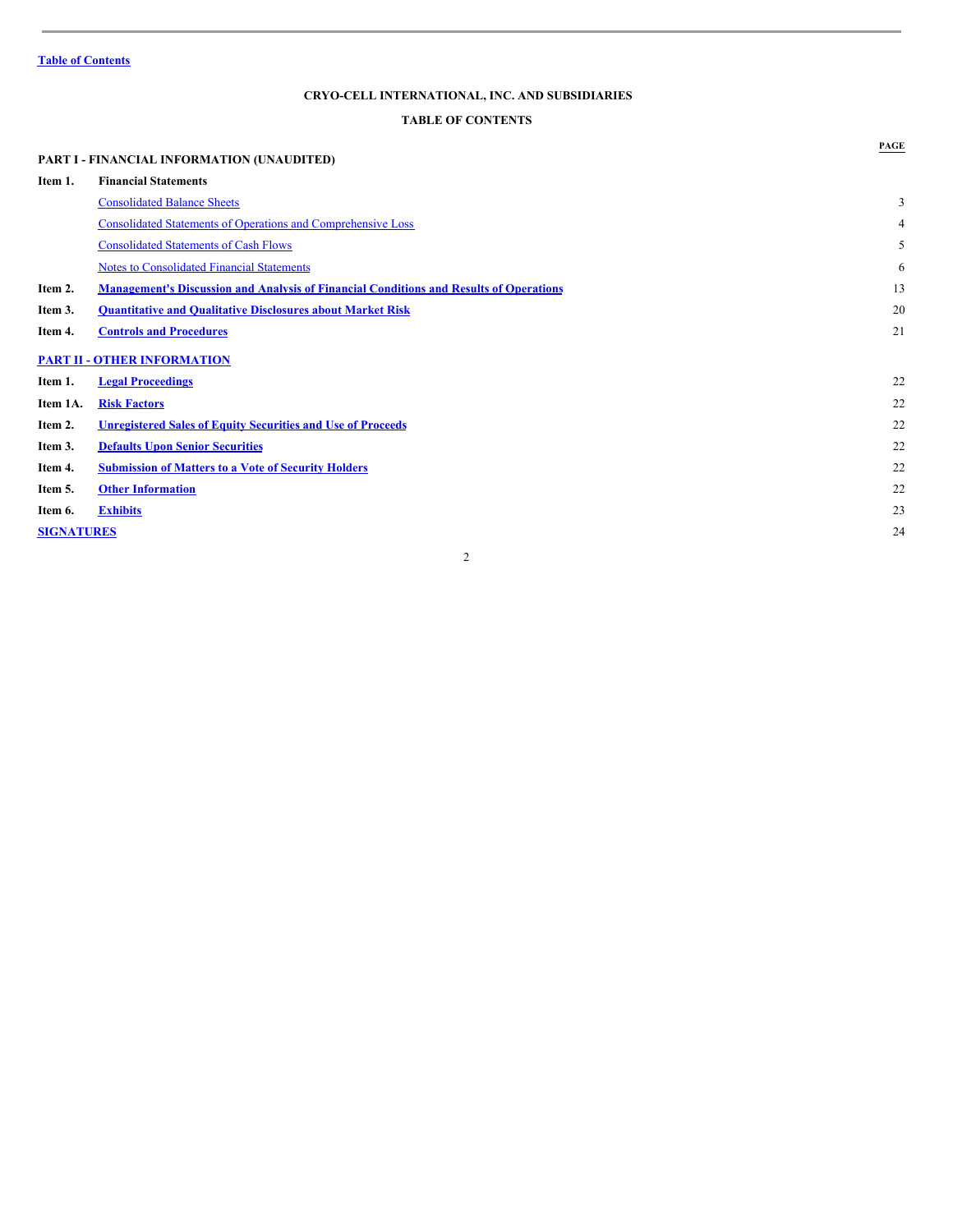<span id="page-2-0"></span>CONSOLIDATED BALANCE SHEETS

|                                                                                                                           | February 29,<br>2008<br>(unaudited) | November 30.<br>2007 |
|---------------------------------------------------------------------------------------------------------------------------|-------------------------------------|----------------------|
| <b>ASSETS</b>                                                                                                             |                                     |                      |
| <b>Current Assets</b>                                                                                                     |                                     |                      |
| Cash and cash equivalents                                                                                                 | \$ 3,200,075                        | \$3,364,711          |
| Restricted cash                                                                                                           | 200,000                             | 200,000              |
| Marketable securities and other investments                                                                               | 1,004,690                           | 1,002,810            |
| Accounts receivable and advances (net of allowance for doubtful accounts of \$626,514 and \$625,349, respectively)        | 1,676,828                           | 2,431,554            |
| Deferred tax assets                                                                                                       | 18,000                              | 18,000               |
| Prepaid expenses and other current assets                                                                                 | 682,118                             | 570,112              |
| Total current assets                                                                                                      | 6,781,711                           | 7,587,187            |
| <b>Property and Equipment-net</b>                                                                                         | 2,975,211                           | 3,115,581            |
| <b>Other Assets</b>                                                                                                       |                                     |                      |
| Marketable securities and other investments                                                                               | 43.124                              | 43,200               |
| Note receivable                                                                                                           | 87.143                              | 80.088               |
| Investment in Saneron CCEL Therapeutics, Inc.                                                                             | 684,000                             | 684,000              |
| Deposits and other assets                                                                                                 | 149,070                             | 123,653              |
| Total other assets                                                                                                        | 963,337                             | 930,941              |
| Total assets                                                                                                              | \$10,720,259                        | \$11,633,709         |
| <b>LIABILITIES AND STOCKHOLDERS' DEFICIT</b>                                                                              |                                     |                      |
| <b>Current Liabilities</b>                                                                                                |                                     |                      |
| Accounts payable                                                                                                          | \$1,069,221                         | \$1,891,601          |
| Accrued expenses                                                                                                          | 1,383,403                           | 1,331,170            |
| Deferred revenue                                                                                                          | 4,081,177                           | 4,064,035            |
| Total current liabilities                                                                                                 | 6,533,801                           | 7,286,806            |
| <b>Other Liabilities</b>                                                                                                  |                                     |                      |
| Deferred revenue                                                                                                          | 6,715,719                           | 6,696,841            |
| Deferred tax liabilities                                                                                                  | 18,000                              | 18,000               |
| Long-term liability-revenue sharing agreements                                                                            | 3,750,000                           | 3,750,000            |
| Deferred consulting obligation                                                                                            | 449,156                             | 472,744              |
| Total other liabilities                                                                                                   | 10,932,875                          | 10,937,585           |
| <b>Stockholders' Deficit</b>                                                                                              |                                     |                      |
| Preferred stock (\$.01 par value, 500,000 authorized and none issued)                                                     |                                     |                      |
| Common stock (\$.01 par value, 20,000,000 authorized; 11,672,129 as of February 29, 2008 and November 30, 2007 issued and |                                     |                      |
| outstanding)                                                                                                              | 116,721                             | 116,721              |
| Additional paid-in capital                                                                                                | 24,500,347                          | 24,410,628           |
| Treasury stock, at cost                                                                                                   | (807,020)                           | (807,020)            |
| Accumulated other comprehensive loss                                                                                      | (116, 815)                          | (118,619)            |
| Accumulated deficit                                                                                                       | (30, 439, 650)                      | (30, 192, 392)       |
| Total stockholders' deficit                                                                                               | (6,746,417)                         | (6,590,682)          |
| Total liabilities and stockholders' deficit                                                                               | \$10,720,259                        | \$11,633,709         |

The accompanying notes are an integral part of these consolidated financial statements.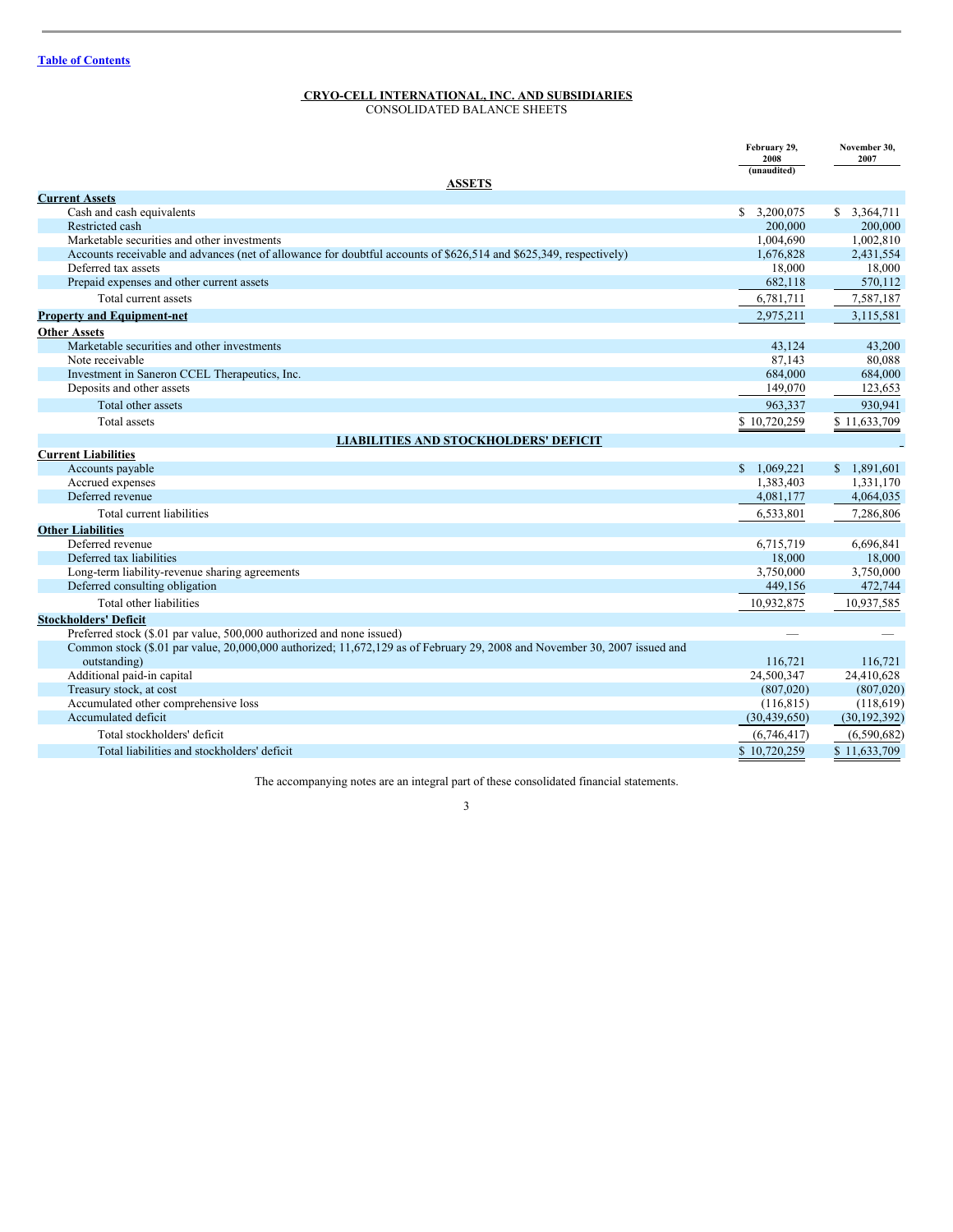#### <span id="page-3-0"></span>CONSOLIDATED STATEMENTS OF OPERATIONS AND COMPREHENSIVE LOSS

(unaudited)

|                                                                  |                      | <b>Three Months Ended</b> |
|------------------------------------------------------------------|----------------------|---------------------------|
|                                                                  | February 29,<br>2008 | February 28,<br>2007      |
| Revenue                                                          | \$4,170,316          | \$4,173,702               |
| <b>Costs and Expenses:</b>                                       |                      |                           |
| Cost of sales                                                    | 1,445,073            | 1,515,101                 |
| Marketing, general & administrative expenses                     | 2,735,240            | 3,257,006                 |
| Research, development and related engineering                    | 44,700               | 133,564                   |
| Depreciation and amortization                                    | 106,025              | 134,305                   |
| Total costs and expenses                                         | 4,331,038            | 5,039,976                 |
| <b>Operating Loss</b>                                            | (160, 722)           | (866, 274)                |
| <b>Other Income (Expense):</b>                                   |                      |                           |
| Interest income                                                  | 47,457               | 76,697                    |
| Interest expense                                                 | (300, 414)           | (256, 466)                |
| Licensee income                                                  | 182,547              | 287,995                   |
| Total (expense) other income                                     | (70, 410)            | 108,225                   |
| Loss before equity in losses of affiliate and income tax expense | (231, 132)           | (758, 049)                |
| Equity in losses of affiliate                                    | (16, 126)            | (28, 613)                 |
| Loss before income tax expense                                   | (247, 258)           | (786, 662)                |
| Income tax expense                                               |                      |                           |
| <b>Net Loss</b>                                                  | (247, 258)<br>\$     | (786, 662)<br>\$          |
| Net loss per common share—basic                                  | (0.02)               | (0.07)                    |
| Weighted average common shares outstanding—basic                 | 11,672,129           | 11,624,629                |
| Net loss per common share—diluted                                | (0.02)               | (0.07)                    |
| Weighted average common shares outstanding—diluted               | 11,672,129           | 11,624,629                |
| Comprehensive loss:                                              |                      |                           |
| Net loss                                                         | (247, 258)<br>\$     | (786, 662)                |
| Unrealized gain on marketable securities                         | 1,804                | 11,880                    |
| Comprehensive loss                                               | S<br>(245, 454)      | (774, 782)<br>S           |

The accompanying notes are an integral part of these consolidated financial statements.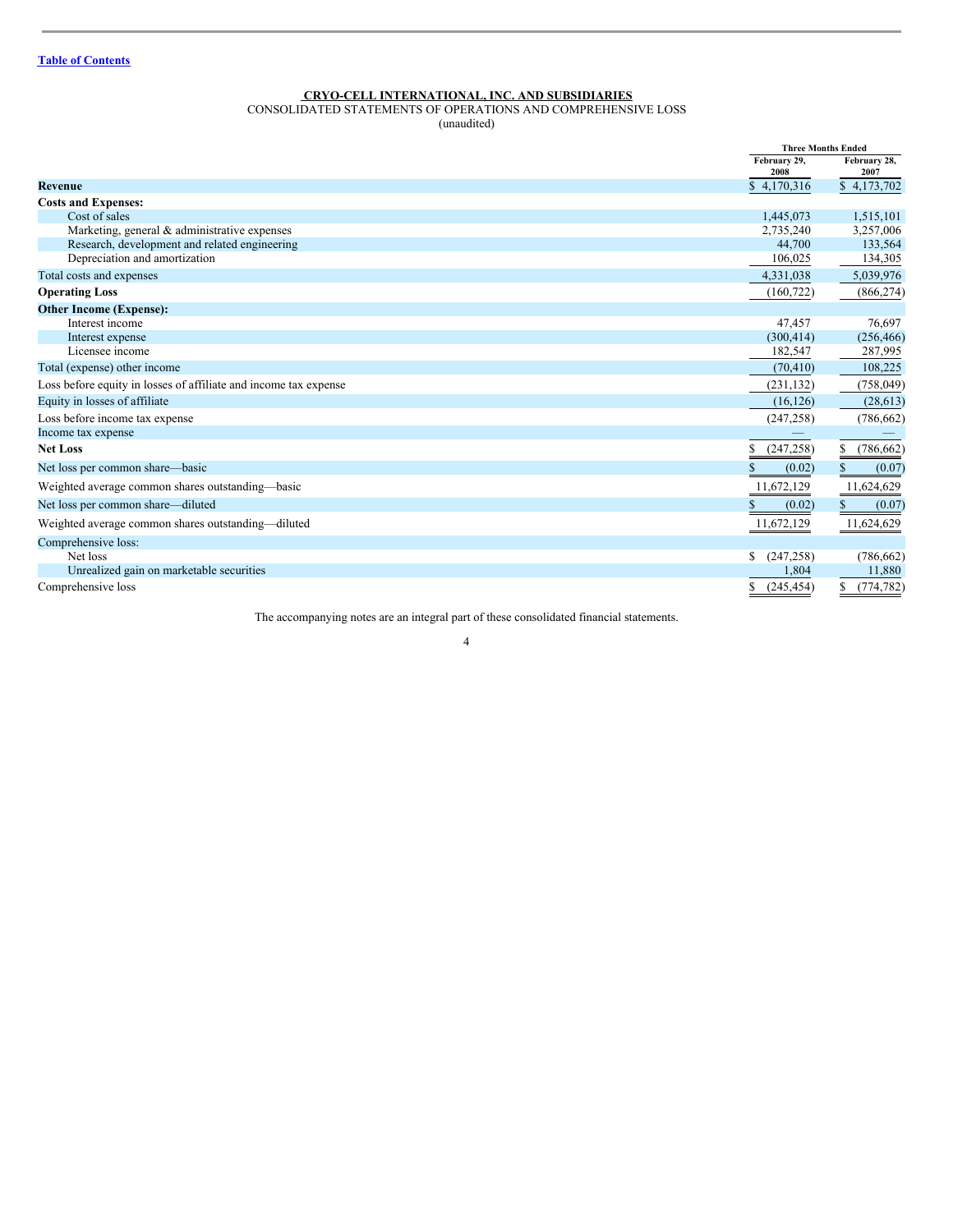<span id="page-4-0"></span>CONSOLIDATED STATEMENTS OF CASH FLOWS

(unaudited)

|                                                                                   |                      | <b>Three Months Ended</b> |
|-----------------------------------------------------------------------------------|----------------------|---------------------------|
|                                                                                   | February 29,<br>2008 | February 28,<br>2007      |
| Cash flows from operating activities:                                             |                      |                           |
| Net loss                                                                          | $$$ $(247,258)$      | \$<br>(786, 662)          |
| Adjustments to reconcile net loss to cash used in operating activities:           |                      |                           |
| Depreciation and amortization expense                                             | 175,029              | 184,816                   |
| Stock-based compensation                                                          | 73.593               | 55,319                    |
| Provision for doubtful accounts                                                   | 46,542               | 152,204                   |
| Equity in losses of affiliate                                                     | 16,126               | 28,613                    |
| Changes in assets and liabilities:                                                |                      |                           |
| Accounts receivable and advances                                                  | 708,184              | (485,216)                 |
| Note receivable                                                                   | (7.055)              | 13,150                    |
| Prepaid expenses and other current assets                                         | (112,006)            | (29, 954)                 |
| Deposits and other assets                                                         | (25, 417)            | (12,039)                  |
| Accounts payable                                                                  | (822, 380)           | (525, 525)                |
| Accrued expenses                                                                  | 52,233               | (140,908)                 |
| Deferred consulting obligation                                                    | (23, 588)            | (21,996)                  |
| Deferred revenue                                                                  | 36,020               | 296,376                   |
| Net cash used in operating activities                                             | (129, 977)           | (1,271,822)               |
| Cash flows from investing activities:                                             |                      |                           |
| Purchases of property and equipment                                               | (34, 659)            | (401, 361)                |
| Net cash used in investing activities                                             | (34, 659)            | (401, 361)                |
| Decrease in cash and cash equivalents                                             | (164, 636)           | (1,673,183)               |
| Cash and cash equivalents—beginning of period                                     | 3,364,711            | 7,414,140                 |
| Cash and cash equivalents—end of period                                           | \$3,200,075          | \$5,740,957               |
| Supplemental disclosure of cash flow information:                                 |                      |                           |
| <b>Interest</b>                                                                   | 288,820<br>\$.       | 259,344                   |
| Income taxes                                                                      |                      |                           |
| Supplemental schedules of non-cash investing and financing activities:            |                      |                           |
| Unrealized gain as a component of marketable securities and stockholders' deficit | 1,804<br>\$          | \$<br>11,880              |

The accompanying notes are an integral part of these consolidated financial statements.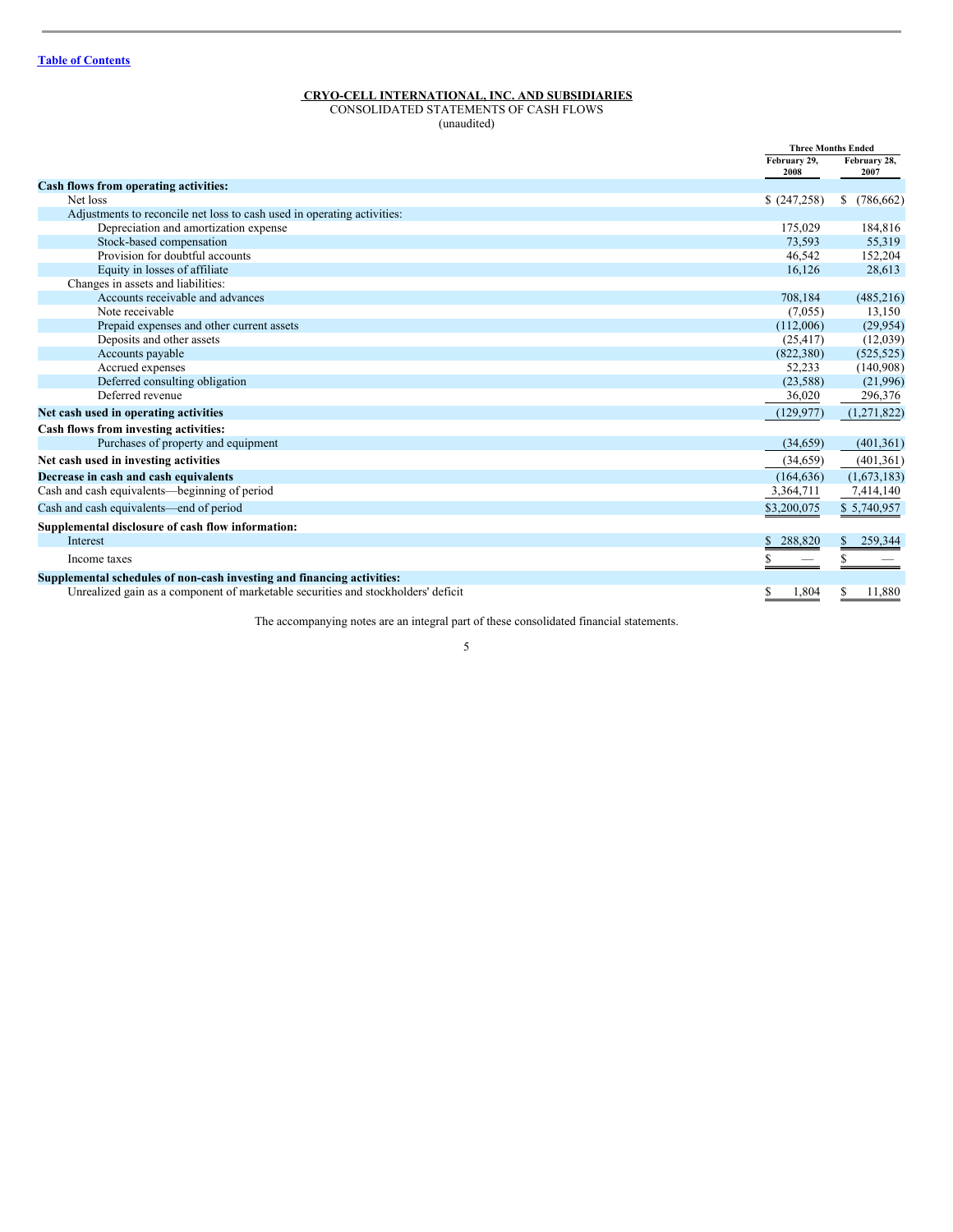#### <span id="page-5-0"></span>**CRYO-CELL INTERNATIONAL, INC. AND SUBSIDIARIES NOTES TO CONSOLIDATED FINANCIAL STATEMENTS February 29, 2008 (Unaudited)**

#### **Note 1 – Basis of Presentation**

The unaudited consolidated financial statements including the Consolidated Balance Sheets as of February 29, 2008 and November 30, 2007, the related Consolidated Statements of Operations and Comprehensive Loss and Cash Flows for the three months ended February 29, 2008 and February 28, 2007 have been prepared by Cryo-Cell International, Inc. and its subsidiaries ("the Company" or "Cryo-Cell"). In the opinion of management, all adjustments (which include only normal recurring adjustments) necessary to present fairly the financial position, results of operations, and changes in cash flows for all periods presented have been made.

The unaudited consolidated financial statements herein have been prepared pursuant to the rules and regulations of the Securities and Exchange Commission for interim financial reporting. Certain financial information and note disclosures which are normally included in annual financial statements prepared in accordance with accounting principles generally accepted in the United States of America have been condensed or omitted pursuant to those rules and regulations. It is suggested that these consolidated financial statements be read in conjunction with the financial statements and notes thereto included in the Company's November 30, 2007 Annual Report on Form 10-K.

#### **Revenue Recognition**

The Company records revenue from processing and storage of specimens. The Company recognizes revenue from processing fees upon completion of processing and cellular storage fees ratably over the contractual storage period. Deferred revenue on the accompanying balance sheets includes the portion of the annual storage fee and the twenty-one year storage fee that is recognized over the contractual storage period.

The Company has not had a third party conduct a physical inventory count of all specimens stored; however, the Company periodically performs a physical inventory count of specimens stored to ensure that all records are accurate.

#### **Income Taxes**

Under the asset and liability method of Financial Accounting Standards Board ("FASB") Statement of Financial Accounting Standards ("SFAS") No. 109*Accounting for Income Taxes* (SFAS 109), deferred tax assets and liabilities are recognized for the estimated future tax consequences attributable to differences between financial statement carrying amounts of existing assets and liabilities and their respective tax bases. Deferred tax assets and liabilities are measured using enacted tax rates expected to be recovered or settled. A valuation allowance covering the deferred tax assets of the Company as of February 29, 2008 and November 30, 2007, has been provided as the Company believes it is "more likely than not" that the future income tax benefits will not be realized.

The Company adopted the provisions of FASB Interpretation No. 48,*Accounting for Uncertainty in Income Taxes*("FIN 48"), on December 1, 2007. Previously, the Company had accounted for tax contingencies in accordance with SFAS No. 5, *Accounting for Contingencies*("SFAS 5"). As required by FIN 48, which clarifies SFAS 109, the Company recognizes the financial statement benefit of a tax position only after determining that the relevant tax authority would more likely than not sustain the position following an audit. For tax positions meeting the more-likely-than-not threshold, the amount recognized in the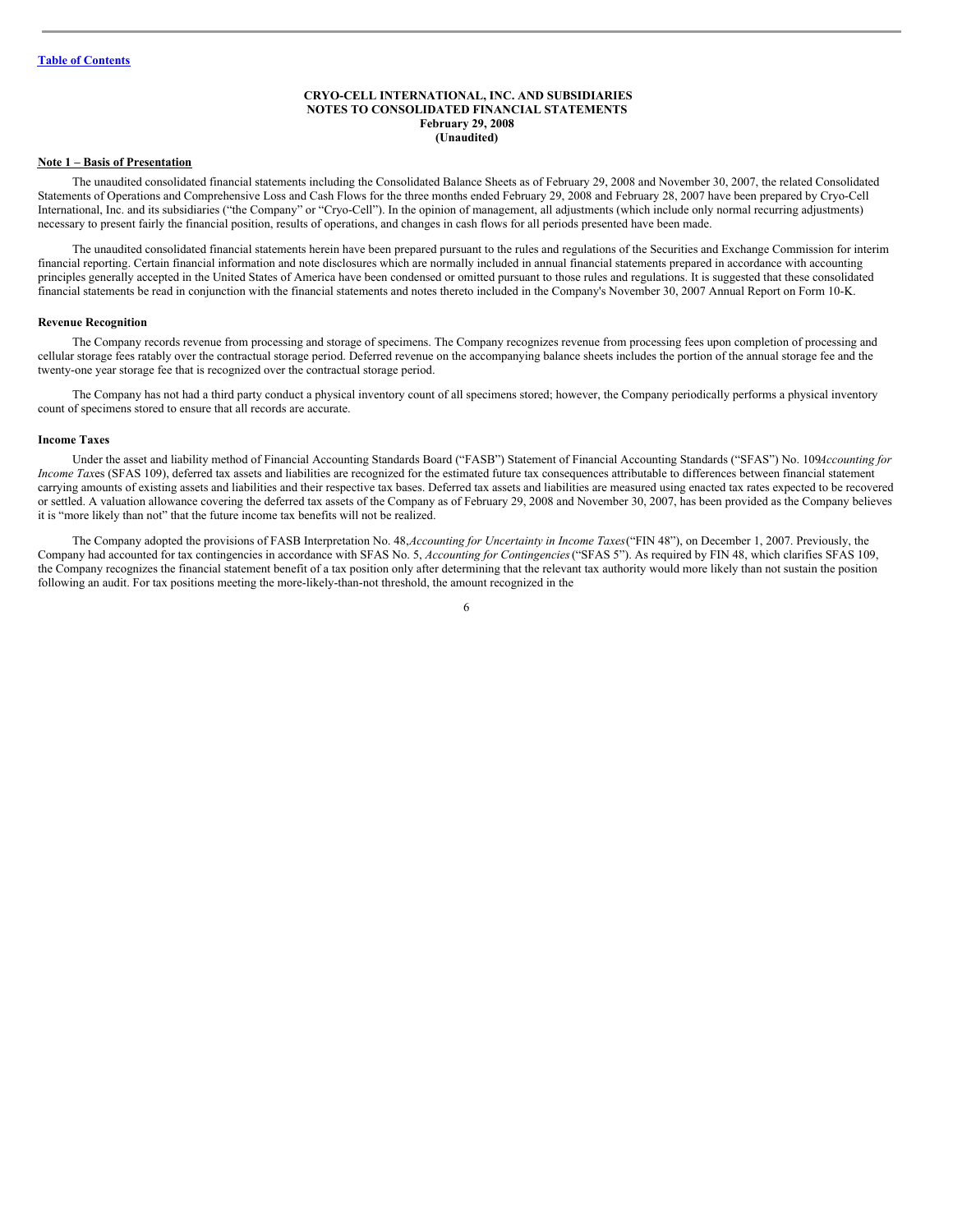financial statements is the largest benefit that has a greater than 50 percent likelihood of being realized upon ultimate settlement with the relevant tax authority. At the adoption date, the Company applied FIN 48 to all tax positions for which the statute of limitations remained open. The adoption of FIN 48 resulted in no impact to the Company's unrecognized tax benefits. There have been no material changes in unrecognized tax benefits since December 1, 2007. Based on the information currently available, no significant changes in unrecognized tax benefits are expected in the next twelve months.

As of the date of adoption, the Company is subject to income taxes in the U.S. federal jurisdiction, and various states. Tax regulations within each jurisdiction are subject to the interpretation of the related tax laws and regulations and require significant judgment to apply. Due to the net operating loss carry forwards dating back to 1998, the 1998 through 2007 tax years remain subject to examination by federal and state income tax authorities.

The Company recognizes interest and penalties related to unrecognized tax benefits in income tax expense. As of the date of the adoption of FIN 48 and February 29, 2008, the Company had no provisions for interest or penalties related to uncertain tax positions.

#### **Stock Compensation**

As of February 29, 2008, the Company has two stock-based employee compensation plans, which are described in Note 5. Prior to December 1, 2006, the Company accounted for those plans under the recognition and measurement provisions of APB Opinion No. 25, *Accounting for Stock Issued to Employees*, and related Interpretations, as permitted by SFAS No. 123, *Accounting for Stock-Based Compensation*. Effective December 1, 2006, the Company adopted the fair value recognition provisions of SFAS Statement 123R, *Share-Based Payment* (SFAS 123R), using the modified prospective transition method. Under that transition method, compensation costs for the portion of awards for which the requisite service had not yet been rendered, and that were outstanding as of the adoption date, will be recognized as the service is rendered based on the grant date fair value of those awards calculated under SFAS 123R. The Company recognized approximately \$74,000 and \$55,000 for the three months ended February 29, 2008 and February 28, 2007, respectively of stock compensation expense.

#### **Product Warranty and Cryo-Cell CaresTM Program**

In December 2005, the Company began providing its customers enrolled under the new pricing structure with a payment warranty under which the Company agrees to pay \$50,000 to its client if the U-Cord® product retrieved is used for a stem cell transplant for the donor or an immediate family member and fails to engraft, subject to various restrictions. Additionally, under the Cryo-Cell Cares<sup>™</sup> program, the Company will pay \$10,000 to the client to offset personal expenses if the U-Cord® product is used for bone marrow reconstitution in a myeloblative transplant procedure. The Company has not experienced any claims under the warranty program nor has it incurred costs related to these warranties. The Company does not maintain insurance for this warranty program and therefore maintains reserves to cover estimated potential liabilities. The Company accounts for the warranty as an obligation and recognizes the obligation in accordance with SFAS 5. The Company's reserve balance is based on the \$50,000 maximum payment and the \$10,000 maximum expense reimbursement multiplied by formulas to determine the projected number of units requiring a payout. The Company determines the expected usage and engraftment failure rate by analyzing data from the existing bank of U-Cord® specimens, cord blood stored in published private and public banks and the related historical usage and failure rates in the Company's bank and other private cord blood banks. The Company's estimates of expected usage and engraftment failure could change as a result of changes in actual usage rates or failure rates and such changes would require an adjustment to the established reserves. The historical usage and failure rates have been very low and a small increase in the number of transplants or engraftment failures could cause a significant increase in the estimated rates used in determining our reserve. In addition, the reserve will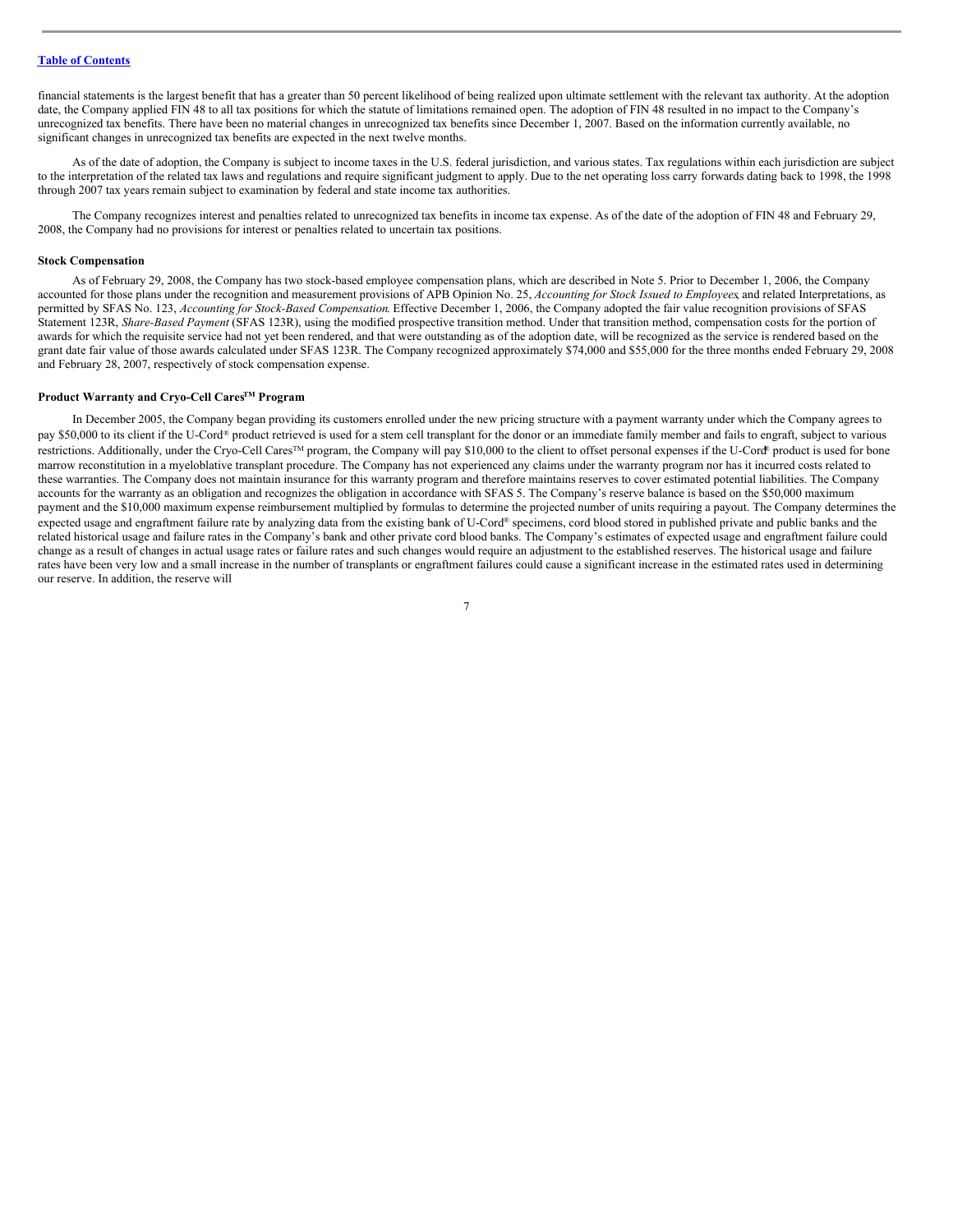increase as additional U-Cord® specimens are stored which are subject to the warranty. As of February 29, 2008 and November 30, 2007 the Company recorded reserves under these programs in the amounts of approximately \$80,000 and \$73,000, respectively, which are included in accrued expenses in the accompanying consolidated balance sheets.

#### **Recently Issued Accounting Pronouncements**

In December 2007, the Financial Accounting Standards Board ("FASB") issued SFAS 141 (R), Business Combinations (SFAS 141 (R)), to improve the relevance, representational faithfulness, and comparability of the information that a reporting entity provides in its financial reports about a business combination and its effects. SFAS No. 141(R) establishes principles and requirements for how the acquirer, recognizes and ensures the identifiable assets acquired, the liabilities assumed, and any noncontrolling interest in the acquiree, recognizes and measures goodwill or a gain from a bargain purchase, and identifies financial statement disclosures related to the business combination.

SFAS No. 141 (R) applies prospectively to business combinations for which the acquisition date is on or after the beginning of the first annual reporting period beginning on or after December 15, 2008.

The Company adopted the provisions of SFAS No. 157, Fair Value Measurements (SFAS 157), and SFAS No. 159, The Fair Value Option for Financial Assets and *Liabilities* (SFAS 159) on December 1, 2007. SFAS 157 defines fair value, establishes a framework for measuring fair value, establishes a fair value hierarchy based on the quality of inputs used to measure fair value, and enhances disclosure requirements for fair value measurements. SFAS 159 permits companies to make an election to carry certain eligible financial assets and liabilities at fair value, even if fair value measurement has not historically been required for such assets and liabilities under U.S. GAAP. The adoption of SFAS 157 and SFAS 159 did not impact the Company's consolidated financial statements.

In December 2007, the Financial Accounting Standards Board ("FASB") issued SFAS 160,*Noncontrolling Interests in Consolidated Financial Statements*("SFAS 160"), to improve the relevance, comparability, and transparency of the financial information that a reporting entity provides in its consolidated financial statements by establishing accounting and reporting standards for the noncontrolling interest in a subsidiary and for the deconsolidation of a subsidiary. SFAS 160 is effective for financial statements issued for fiscal years beginning on or after December 15, 2008. The Company is currently assessing the impact of SFAS 160 may have on its consolidated financial statements.

In March 2008, the FASB issued SFAS 161 ("SFAS 161"),*Disclosures about Derivative Instruments and Hedging Activities*. The new standard is intended to improve financial reporting about derivative instruments and hedging activities by requiring enhanced disclosures to enable investors to better understand their effects on an entity's financial position, financial performance and cash flows. SFAS 161 is effective for financial statements issued for fiscal years and interim periods beginning after November 15, 2008, with early application encouraged.

#### **Note 2 – Loss per Common Share**

Loss per common share data is based on net loss and not comprehensive loss. The following table sets forth the calculation of basic and diluted earnings per share:

|                                                                | For the three<br>months ended<br>February 29,<br>2008 | For the three<br>months ended<br>February 28,<br>2007 |
|----------------------------------------------------------------|-------------------------------------------------------|-------------------------------------------------------|
| Numerator:                                                     |                                                       |                                                       |
| Net Loss                                                       | \$ (247,258)                                          | (786, 662)<br>S.                                      |
| Denominator:                                                   |                                                       |                                                       |
| Weighted-average shares outstanding-basic                      | 11,672,129                                            | 11,624,629                                            |
| Dilutive common shares issuable upon exercise of stock options |                                                       | <u>a sa sala</u>                                      |
| Weighted-average shares-diluted                                | 11,672,129                                            | 11,624,629                                            |
| Earnings per share:                                            |                                                       |                                                       |
| Basic                                                          | (.02)                                                 | (.07)                                                 |
| Diluted                                                        | (.02)                                                 | (.07)                                                 |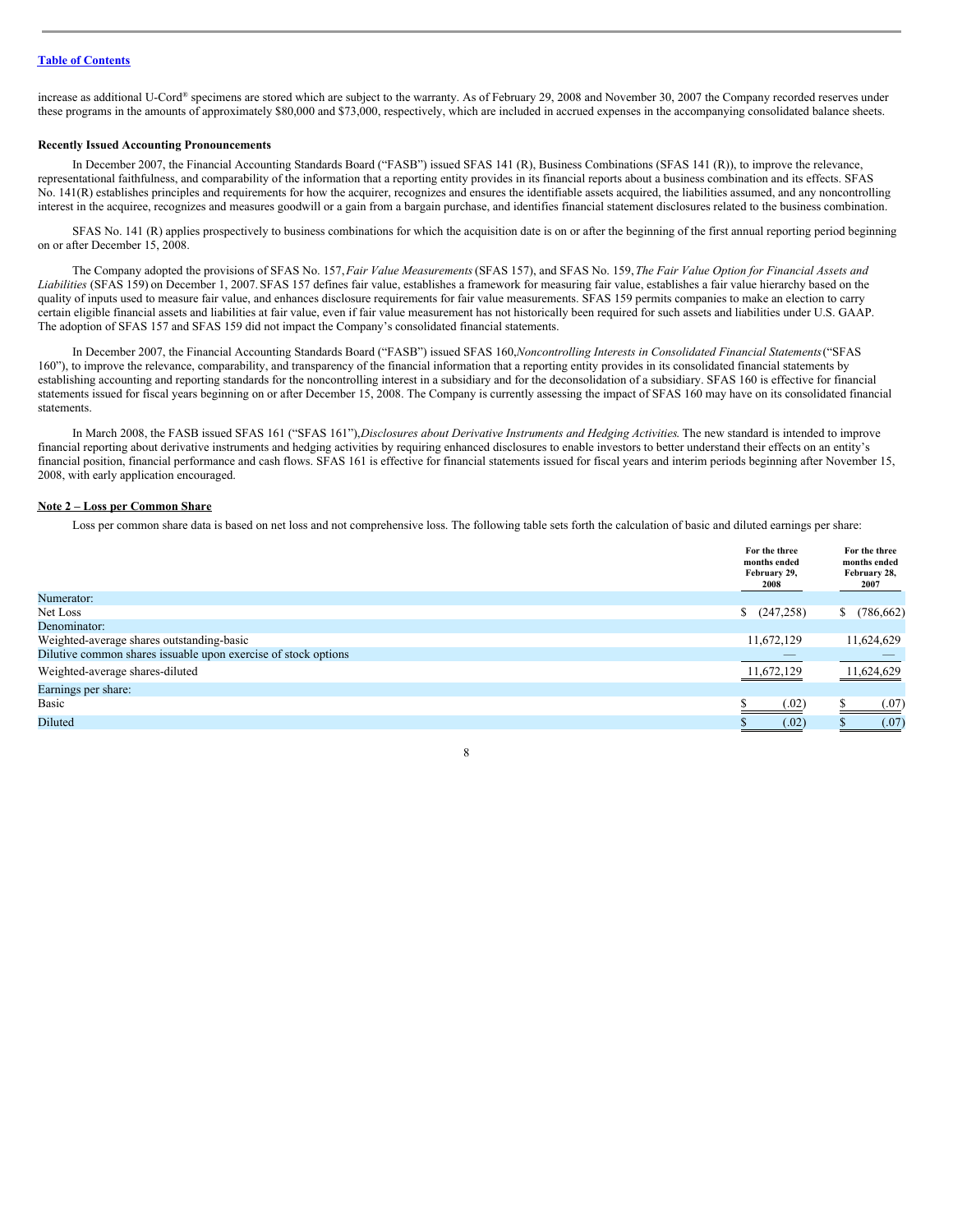For the three months ended February 29, 2008 and February 28, 2007, the Company excluded the effect of all outstanding options from the computation of earnings per share, as the effect of potentially dilutive shares from the outstanding stock options would be antidilutive. For the three months ended February 29, 2008 and February 28, 2007, the number of stock options that are antidilutive are 992,637 and 1,074,593, respectively.

#### **Note 3 – Legal Proceedings**

The Company is involved in the following legal proceedings:

On February 22, 2002, the Company was named as a defendant in a complaint filed by PharmaStem Therapeutics, Inc. in the United States District Court of Delaware, Case No. 02-148-GMS, alleging patent infringement of U.S Patents Nos. 5,004,681 ('681 patent') which relates to the collection, processing, and storage of stem cells derived from umbilical cord blood and 5,192,553 ('553 patent') which relates to the therapeutic use of stem cells derived from umbilical cord blood. PharmaStem, a Delaware corporation, originally named as defendants eight companies (three of which are now out of business) involved in cord blood banking. The suit sought an injunction against the companies, an unspecified amount of damages or royalties, treble damages and attorney's fees. After a trial in October 2003, and rulings on post trial motions, the court entered final judgment finding that the defendants had not infringed PharmaStem's patents, and finding those patents valid.

PharmaStem filed an appeal to the United States Court of Appeals for the Federal Circuit from the judgment entered by the District Court, and the defendants, including Cryo-Cell, filed a cross-appeal. On July 9, 2007, the Court of Appeals entered its decision, upholding the lower court's determination to grant judgment as a matter of law in favor of the defendants, including Cryo-Cell, on the ground that the plaintiff failed to prove infringement of either the '681 or '553 patents, and reversing the lower court's ruling with respect to validity of the patents. The Court of Appeals held both patents invalid on the ground of obviousness. PharmaStem's request for rehearing was denied and, on March 17, 2008, the United States Supreme Court denied PharmaStem's petition for *certiorari*, bringing the initial round of litigation to an end.

On July 28, 2004, the Company was named as a defendant in another complaint filed by PharmaStem in the United States District Court for the Middle District of Florida, Tampa Division, Case No. 8:04-cv-1740-T-30TGW alleging infringement of U.S. Patents Nos. 6,461,645 ("the '645 patent") and 6,569,427 ("the '427 patent"). These patents are closely related to the '681 and '553 patents that were the subject of PharmaStem's Delaware litigation. PharmaStem also named as a defendant Dr. Bruce Zafran, a member of the Company's scientific and medical advisory board. The suit seeks an injunction, an unspecified amount of damages or royalties, treble damages and attorney's fees. The Judicial Panel on Multidistrict Litigation transferred this action to the District of Delaware for coordinated pretrial proceedings with other cases brought by PharmaStem alleging infringement of these same two patents by other defendants, in re: PharmaStem Therapeutics, Inc. Patent Litigation, MDL No. 1660. The Delaware court stayed all proceedings in these cases, including discovery, pending the outcome of the Federal Circuit appeal and reexamination proceedings in the U.S. Patent and Trademark Office.

In reexamination proceedings before the Patent Office, all claims of PharmaStem's '645 and '427 patents currently stand rejected as a result of non-final actions by the Patent Office. PharmaStem has the right to pursue confirmation of the claims of those patents through further proceedings in the reexaminations and to appeal any adverse determination by the Patent Office.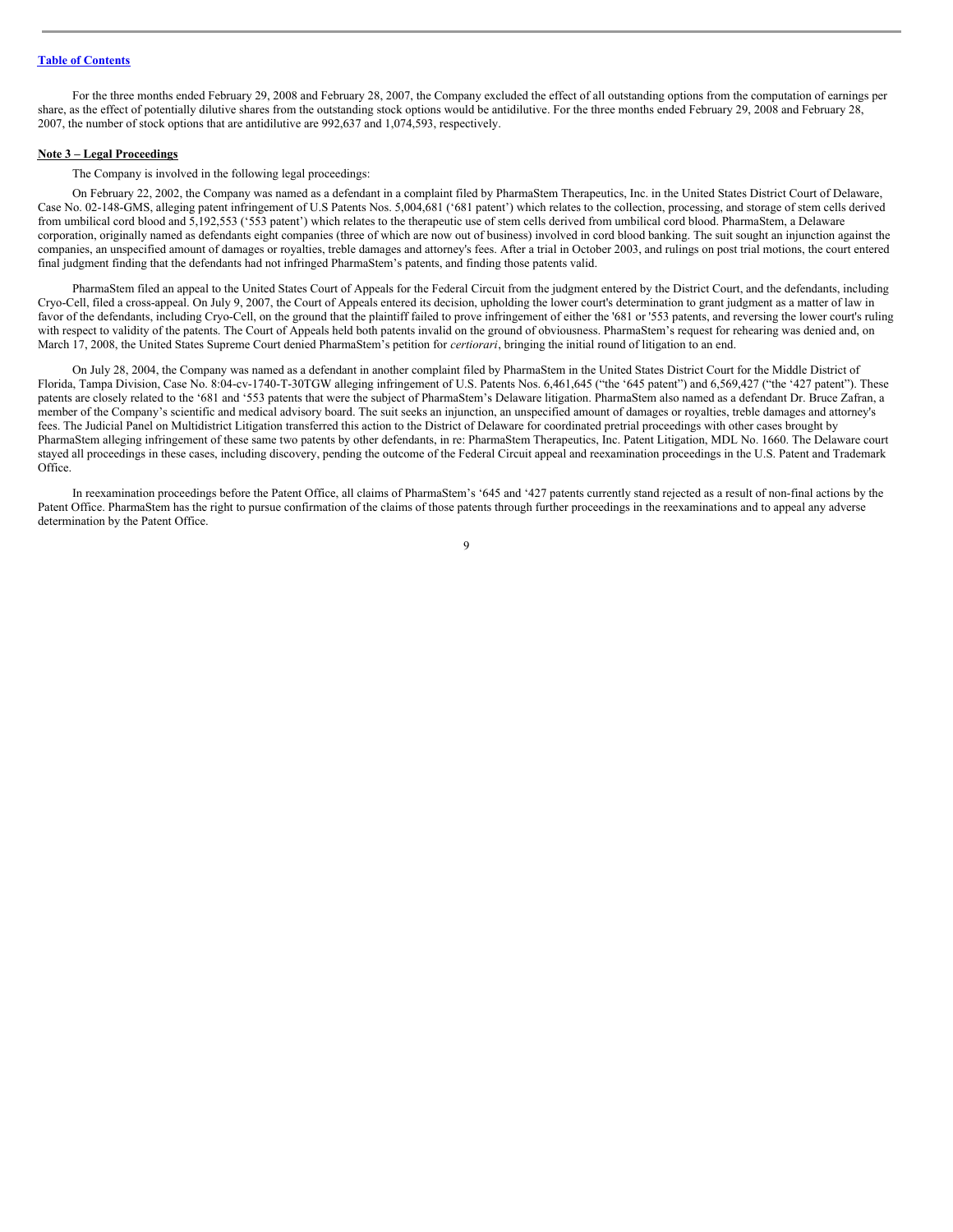The decision of the Court of Appeals resolving the initial Delaware litigation will likely have a substantial impact on the second round of litigation involving PharmaStem's patents which, as noted above, has been stayed pending final decision on the appeal (which has now occurred) and the reexamination proceedings (which may continue for many months).

In August 2007, Mr. David Portnoy brought an action against the Company and its directors in Delaware Chancery Court in New Castle County. The plaintiff alleged breaches of fiduciary duties in connection with the Company's 2007 Annual Meeting and requested declaratory and injunctive relief relating to the election of directors at that meeting. Among the other forms of relief, Mr. Portnoy sought a declaration that the dissident slate was entitled to be installed as members of the Company's board of directors. Mr. Portnoy also sought reimbursement by the Company of his costs in connection with the 2007 Annual Meeting. On January 22, 2008, the Court issued an order under which the Company was required to hold a special meeting of shareholders for the election of directors on March 4, 2008; and the order provided that directors who sat on the Company's Board of Directors prior to the 2007 Annual Meeting would continue in office until the special meeting. The order provided that the members of the management slate pay their own proxy solicitation costs in connection with the special meeting; any costs to the Company of holding the special meeting; and the costs of a special master to preside over the special meeting. The order did not require the Company to reimburse any of Mr. Portnoy's costs in connection with the 2007 Annual Meeting. On March 4, 2008, the Company held a Special Meeting of Stockholders, at which the following six directors, as described in management's proxy statement dated February 11, 2008 (the "Proxy Statement"), were elected by the Corporation's stockholders: Mercedes Walton, Ki Yong Choi, Andrew J. Filipowski, Anthony P. Finch, Gaby W. Goubran, and John Mathews. Each director is to serve until the next Annual Meeting of Stockholders or until he or she resigns or is removed and his or her respective successor is elected and qualified.

#### **Note 4 – Investment in Saneron CCEL Therapeutics, Inc. ("Saneron")**

As of February 29, 2008 and November 30, 2007, the Company had an ownership interest of approximately 36% in Saneron, which is accounted for under the equity method of accounting. The Company's ownership percentage in Saneron has decreased due to Saneron issuing common shares to entities and individuals. The Company evaluated the investment for impairment during the first quarter of 2008 and November 30, 2007 and believes no impairment of the investment exists. During fiscal 2006, the Company ceased recording equity in losses in Saneron once the investment balance was written down to the total amount of goodwill, as goodwill should not be amortized. As of February 29, 2008 and November 30, 2007, the net Saneron investment, comprised of goodwill, is reflected on the consolidated balance sheets at \$684,000.

For the three months ended February 29, 2008 and February 28, 2007, the Company recorded equity in losses of Saneron only related to compensation expense for stock option awards that were granted by Saneron to certain consultants and employees of \$16,126 and \$28,613, respectively. The Company will continue to record equity in losses of affiliates related to stock compensation expense as an offset to additional paid-in capital and not the investment balance.

As of February 29, 2008 and November 30, 2007, the Company has classified the initial value of Company stock held by Saneron of approximately \$807,000 within stockholders' equity as treasury stock. During 2007, Saneron sold 10,000 shares of the Company's stock which resulted in a reclassification from treasury stock to additional paid in capital of approximately \$32,000.

#### **Note 5 – Stock Options**

In 2000, the Company adopted a Stock Incentive Plan ("the Plan"). The Plan reserved 2,250,000 shares of the Company's common stock for issuance pursuant to stock options or restricted stock. During 2004, the Plan was amended to allow issuance of options to certain consultants of the Company. Options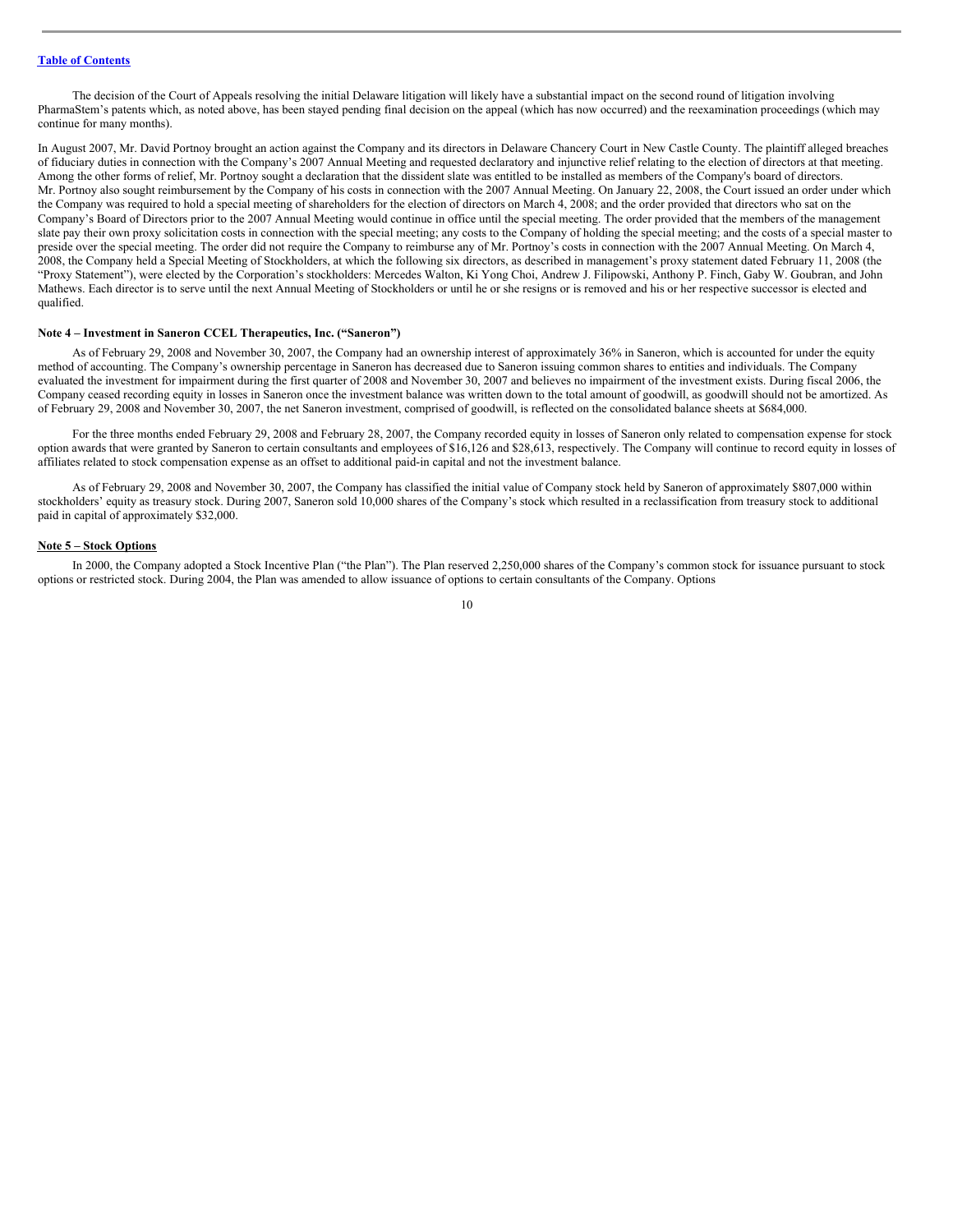issued under the Plan have a term ranging from five to seven years from the date of grant and have a vesting period ranging from immediately upon issuance to three years from the date of grant. The options are exercisable for a period of 90 days after termination.

In June 2006, the Company adopted the 2006 Stock Incentive Plan (the "2006 Plan"). The 2006 Plan reserved 1,000,000 shares of the Company's common stock for issuance pursuant to stock options, restricted stock, stock-appreciation rights (commonly referred to as "SARs"), stock awards, or performance awards (i.e. performance shares and performance units). No awards have been issued from the 2006 Plan to date.

The fair value of each option award is estimated on the date of the grant using the Black-Scholes valuation model that uses the assumptions noted in the following table. Expected volatility is based on the historical volatility of the Company's stock. The Company uses historical data to estimate option exercises and employee terminations within the valuation model. The risk-free rate for periods within the contractual life of the option is based on the U.S. Treasury yield curve in effect at the time of grant. The expected term of options granted is derived from historical exercise patterns and represents the period of time that options granted are expected to be outstanding.

Variables used to determine the fair value of the options granted for the three months ended February 29, 2008 and February 28, 2007 are as follows:

|                            | <b>February 29, 2008</b> | <b>February 28, 2007</b> |
|----------------------------|--------------------------|--------------------------|
| Weighted average values:   |                          |                          |
| Expected dividends         | $0\%$                    | 0%                       |
| <b>Expected volatility</b> | 199%                     | 209%                     |
| Risk free interest rate    | 3.12%                    | $4.44\% - 4.82\%$        |
| Expected life              | 5 years                  | 5 years                  |

Stock option activity for the three months ended February 29, 2008, was as follows:

|                                  | <b>Shares</b> | Weighted<br>Average<br><b>Exercise</b><br>Price | Weighted<br>Average<br>Remaining<br>Contractual<br>Term | Aggregate<br>Intrinsic<br>Value |
|----------------------------------|---------------|-------------------------------------------------|---------------------------------------------------------|---------------------------------|
| Outstanding at December 1, 2007  | 1,611,429     | \$2.12                                          | 2.7                                                     | \$430,825                       |
| Granted                          | 20,000        | 0.88                                            |                                                         |                                 |
| Exercised                        |               | $\overline{\phantom{a}}$                        |                                                         |                                 |
| Terminated                       | (31,292)      | 2.66                                            |                                                         |                                 |
| Outstanding at February 29, 2008 | 1,600,137     | \$2.10                                          | 2.5                                                     | \$198,700                       |
| Exercisable at February 29, 2008 | 1,343,870     | \$2.02                                          | 1.9                                                     | \$197,800                       |
|                                  |               |                                                 |                                                         |                                 |

The weighted average grant date fair value of options granted during the three months ended February 29, 2008 and February 28, 2007 was \$0.86 and \$2.08, respectively. There were no options exercised during the three months ended February 29, 2008 and February 28, 2007.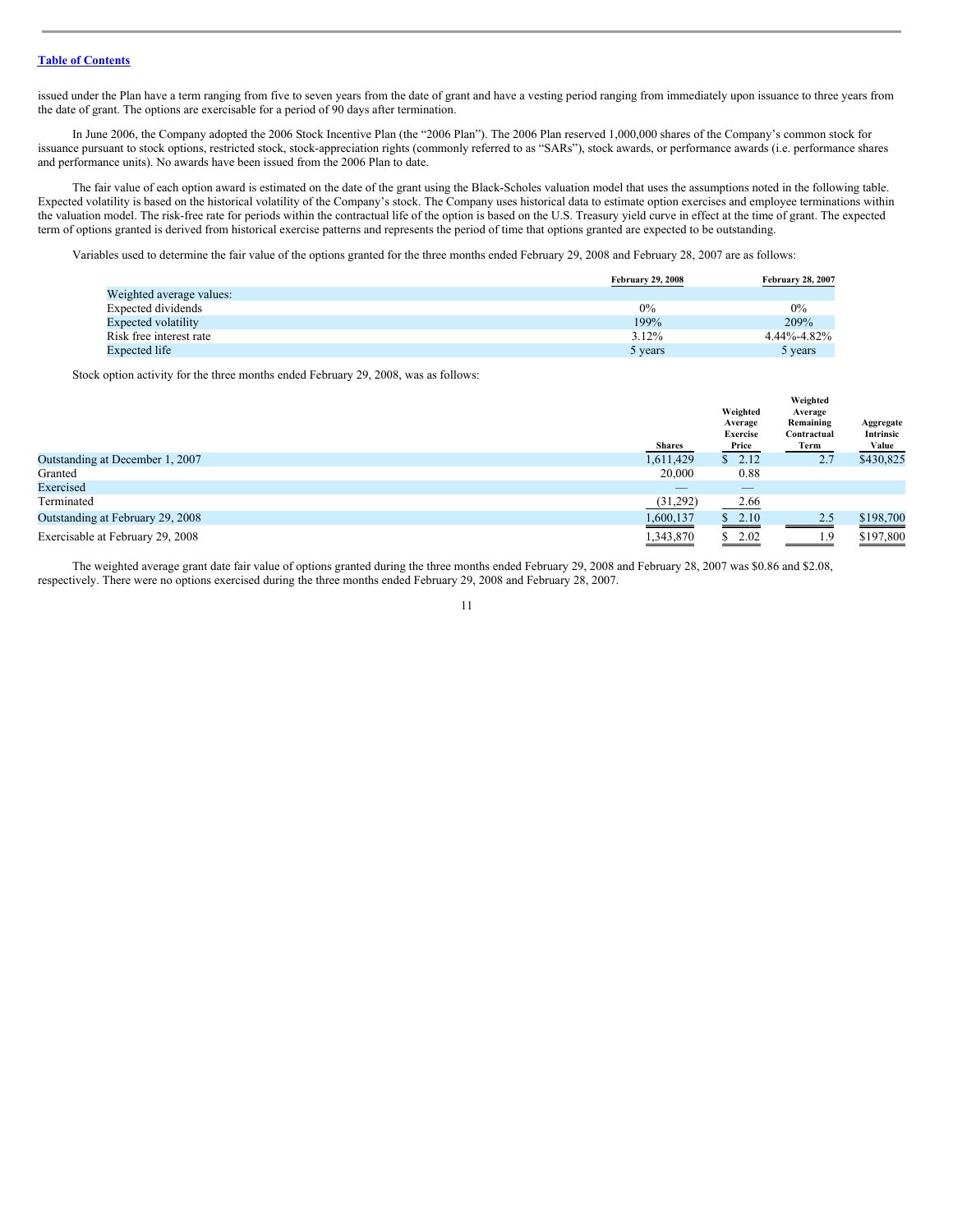Significant option groups exercisable at February 29, 2008 and related price and contractual life information are as follows:

| <b>Range of Exercise Prices</b> | Outstanding |    | <b>Weighted Average</b><br><b>Exercise Price</b> | <b>Weighted Average</b><br>Remaining<br><b>Contractual Life</b> |  |
|---------------------------------|-------------|----|--------------------------------------------------|-----------------------------------------------------------------|--|
| \$0.54 to \$0.99                | 597,500     | ۰υ | 0.55                                             | 0.7                                                             |  |
| \$1.00 to \$2.00                | 18.496      | ۰υ | 1.50                                             | 6.4                                                             |  |
| \$2.01 to \$3.00                | 122,173     | ۰υ | 2.32                                             | 4.9                                                             |  |
| \$3.01 to \$4.00                | 412.234     | ت  | 3.16                                             | 3.3                                                             |  |
| \$4.01 to \$5.00                | 193,467     | ل  | 4.02                                             | 1.9                                                             |  |
|                                 | 1.343.870   |    |                                                  |                                                                 |  |

A summary of the status of the Company's non-vested shares as of February 29, 2008, and changes during the three months ended February 29, 2008, is presented below:

|                                 | <b>Shares</b> | <b>Weighted Average</b><br><b>Grant-Date</b><br><b>Fair Value</b> |      |
|---------------------------------|---------------|-------------------------------------------------------------------|------|
| Non-vested at December 1, 2007  | 284,316       |                                                                   | 2.53 |
| Granted                         | 20,000        |                                                                   | 0.86 |
| Vested                          | (29,169)      |                                                                   | 2.12 |
| Forfeited                       | (18, 880)     |                                                                   | 2.26 |
| Non-vested at February 29, 2008 | 256,267       |                                                                   | 2.47 |

As of February 29, 2008 there was approximately \$272,000 of total unrecognized compensation cost related to non-vested share-based compensation arrangements granted under the Plan. The cost is expected to be recognized over a weighted-average period of 1.45 years as of February 29, 2008. The total fair value of shares vested during the three months ended February 29, 2008 was approximately \$62,000.

#### **Note 6 – Marketable Securities and Other Investments**

The Company accounts for marketable securities and other investments at fair value or considers fair value in their measurement under various accounting literature, including SFAS No. 115, *Accounting for Certain Investments in Debt and Equity Securities*(SFAS 115), SFAS 157 and SFAS 159.

Marketable securities were \$1,047,814 and \$1,046,010 at February 29, 2008 and November 30, 2007, respectively. Included within marketable securities on the accompanying consolidated balance sheets as of February 29, 2008 and November 30, 2007 are bond investments with an estimated fair market value of approximately \$1,005,000 and \$1,003,000, respectively, which are being held to maturity.

#### **Other Investments**

The Company uses the guidance as described above, to account for the other investments. The fair value of other investments as of February 29, 2008 and November 30, 2007 was approximately \$43,000 and the unrealized holding loss recorded as a component of stockholders deficit on other investments was approximately \$23,000 as of February 29, 2008 and November 30, 2007.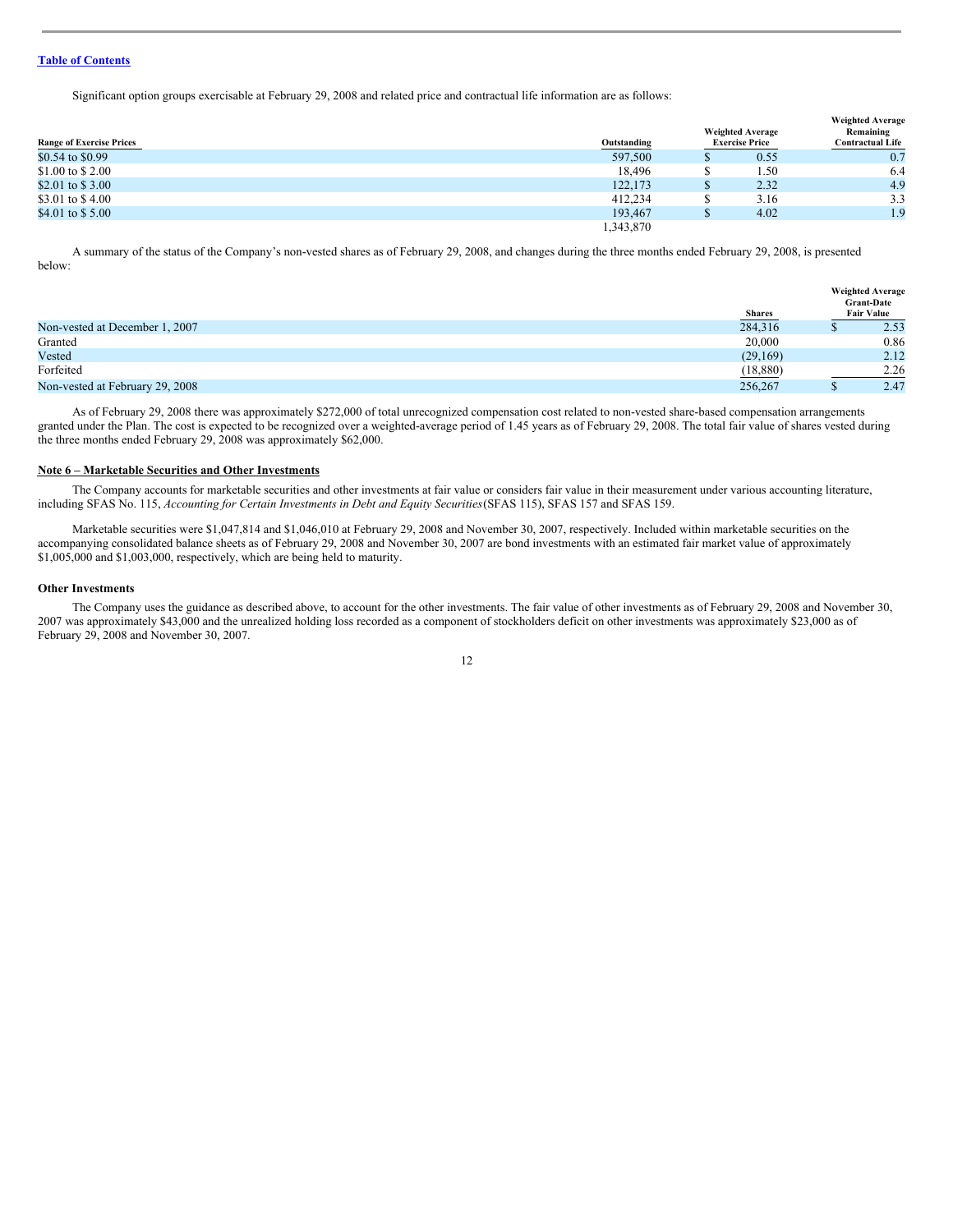#### **Note 7 – C'elle SM License Agreement**

On March 17, 2008, the Company entered into a definitive License and Royalty Agreement with LifeCell International Private Ltd. ("ACCPL") to establish and market its C'elle<sup>SM</sup> preservation program in India and optionally, into the countries of Bangladesh, Nepal, Pakistan and Sri Lanka. The non-refundable up-front license fee of \$250,000 is payable by ACCPL in installments, with \$100,000, net of taxes, payable in the second quarter of 2008 and the final payment of \$150,000 payable in the second quarter of 2009. In consideration for the up-front license fee, the Company will transfer its technology, know-how and quality systems to ACCPL. In addition, the Company will receive royalty fees of 8% of the C'elle collection and processing revenues generated by ACCPL up to 10,000 specimens. The Company will also receive royalty fees of 8% on storage revenues up to 10,000 specimens. Once ACCPL has processed 10,000 specimens, the parties have agreed to renegotiate the royalty fee on collection, processing and storage revenues.

#### <span id="page-12-0"></span>**Item 2. Management's Discussion and Analysis of Financial Condition and Results of Operations.**

#### **Overview**

The Company is engaged in cellular processing and cryogenic storage, with a current focus on the collection and preservation of umbilical cord (U-Cord ®) blood stem cells for family use. The Company's principal sources of revenues are service fees for cord blood processing and preservation for new customers and recurring annual storage fees. The Company currently charges fees of \$1,595 to new clients for the collection kit, processing and testing and return medical courier service, with discounts available in the case of multiple children from the same family and in other circumstances. The Company currently charges an annual storage fee of \$125 for new clients; storage fees for existing customers depend on the contracts with such customers. The Company also receives other income from licensing fees and royalties from global affiliates.

In recent years, the Company has expanded its research and development activities to develop technologies related to stem cells other than umbilical cord blood stem cells. In 2005, the Company entered into an agreement with Plureon Corporation under which the Company would provide collection and preservation of Plureon's proprietary placental fetal stem cells. During 2006 and the first part of 2007, the Company's research and development activities were focused on launching a commercial service relating to the Plureon stem cells. In April 2007, the Company announced that the commercial launch of this service would be postponed indefinitely due to technological commercialization considerations. During 2007, much of the Company's research and development activities focused on the development of proprietary technology related to maternal placental stem cells (MPSCs). Also during 2007, the Company discovered technology related to menstrual stem cells. In November 2007, the Company announced the launch of its C'elle<sup>™</sup> service related to this technology, and the Company continues to focus its current research and development activities principally on the C'elle service and related new menstrual stem cell technologies.

During the three months ended February 29, 2008, the Company's revenues remained flat compared to the level in fiscal 2007 and incurred a net loss of approximately (\$247,000) or (\$.02) per basic common share for the first quarter of fiscal 2008, compared to a net loss of approximately (\$787,000) or (\$.07) per basic common share for fiscal 2007. The decrease in the net loss in the first quarter of fiscal 2008 is in part the result of a 5% decrease in cost of sales due to a decline in the number of specimens processed and a 14% decrease in marketing, general and administrative expenses, due mainly to the decrease in professional fees and consumer advertising. In addition, research and development expenses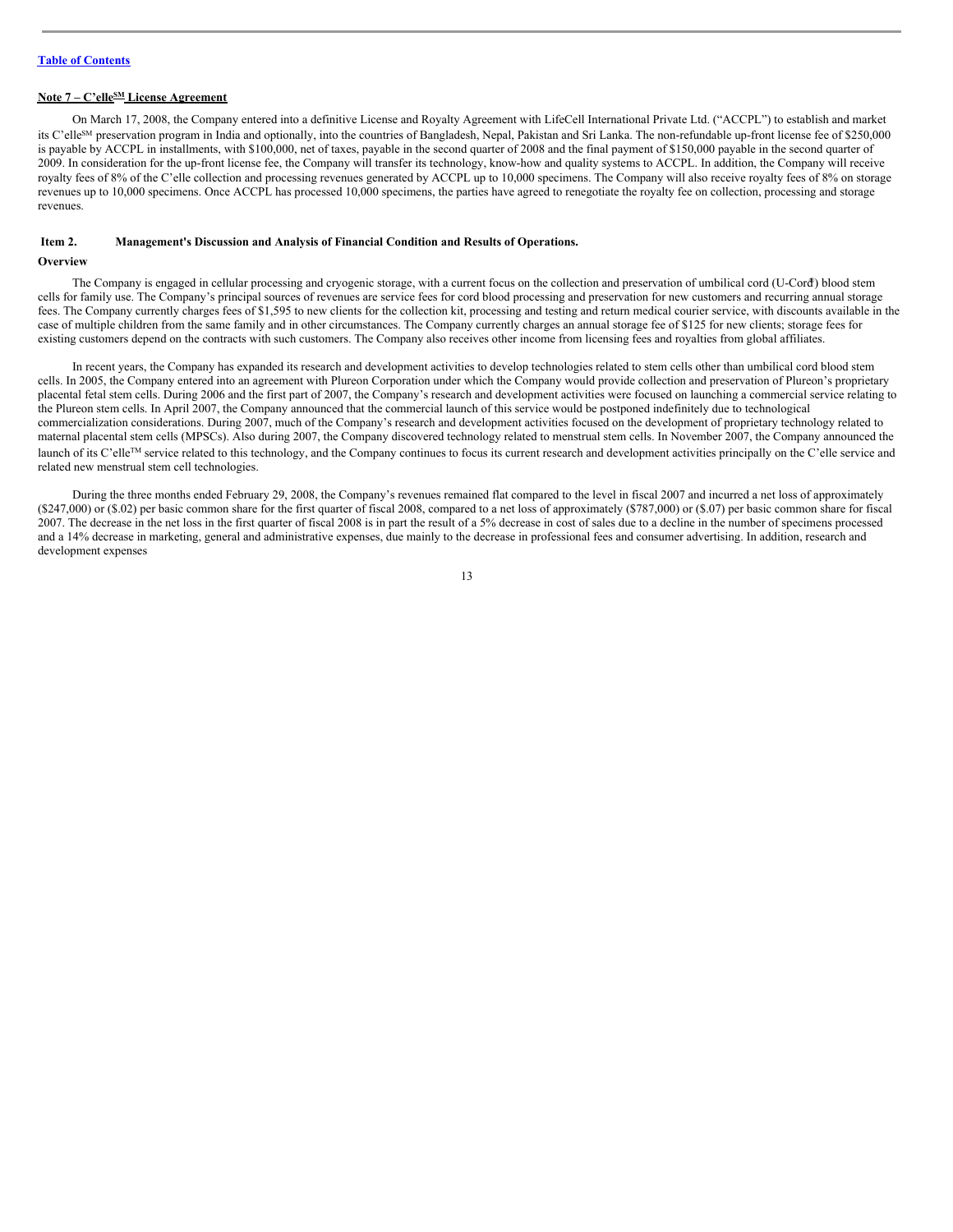were approximately \$45,000 in the first quarter of 2008, a decrease of approximately 67% in comparison to the same period in 2007. Research and development expenses in 2007 included expenses related to new products and services relating to placental stem cells planned at that time.

At February 29, 2008, the Company had cash and cash equivalents of \$3,200,075 and marketable securities and other investments of \$1,047,814. The Company's cash decreased by approximately \$165,000 during the first three months of fiscal 2008, as a result of negative cash flow from operations and the purchase of property and equipment. The decline in operating cash flow was primarily attributable to the Company's net loss during the first three months of 2008. As of April 9, 2008, the Company maintains no indebtedness.

#### **Results of Operations**

*Revenues.* Revenues for the three months ended February 29, 2008 were \$4,170,316 as compared to \$4,173,702 for the same period in 2007, representing a less than 1% decrease. The decrease is primarily attributable to a decrease in specimens processed of approximately 10%, partially offset by a 14% increase in recurring annual storage fee revenue, and a decrease in sales discounts of 13% for the three months ended February 29, 2008 compared to the 2007 period. Sales discounts represent discounts to returning clients and promotions offered to newly enrolled clients.

Cost of Sales. Cost of sales for the three months ended February 29, 2008 was \$1,445,073 as compared to \$1,515,101 for the same period in 2007, representing a 5% decrease. Cost of sales was 35% of revenues for the three months ended February 29, 2008 and 36% for the three months ended February 28, 2007. Cost of sales includes wages and supplies associated with process enhancements to the existing production procedures and quality systems in the processing of cord blood specimens at the Company's facility in Oldsmar, Florida. The decrease is primarily attributable to the decrease in specimens processed during the three months ended February 29, 2008 compared to the 2007 period.

*Marketing, General and Administrative Expenses.* Marketing, general and administrative expenses during the first quarter of fiscal 2008 were \$2,735,240 as compared to \$3,257,006 for the 2007 period representing a 16% decrease. These expenses are primarily comprised of expenses for consumer advertising, salaries and wages for marketing and sales personnel and professional fees. The decrease was principally attributable to a 44% decrease in consumer advertising.

*Research, Development and Related Engineering Expenses.*Research, development and related engineering expenses for the three months ended February 29, 2008 were \$44,700 as compared to \$133,564 for the three months ended February 28, 2007. The expenses for the three months ended February 29, 2008 are primarily comprised of expenses related to the commercialization of the Company's new stem cell technology, C'elle. The expenses for the 2007 period were comprised of development expenses for the Company's proprietary technology developed by the Company for the collection, processing and cryogenic preservation of Plureon ® fetal placental stem cells. In April 2007, the Company announced that it decided to indefinitely postpone plans to launch the fetal placental stem cell service, primary due to technological commercialization considerations.

*Interest Expense*. Interest expense for the first quarter of fiscal 2008 was \$300,414 as compared to \$256,466 for the 2007 period. Interest expense is mainly comprised of payments made to the other parties to the Company's RSAs based on the Company's storage revenue. Prior to fiscal 2002, the Company entered into RSAs with individuals and entities for specific geographic areas. The Company's RSAs provide that in exchange for an up-front payment, the Company would share in perpetuity a percentage of its future revenue derived from the annual storage fees charged related to a certain number of specimens that originated from specific areas. The Company currently has four RSAs covering the following states: New York, Texas, Florida and Illinois (including contiguous states). Also included in interest expense is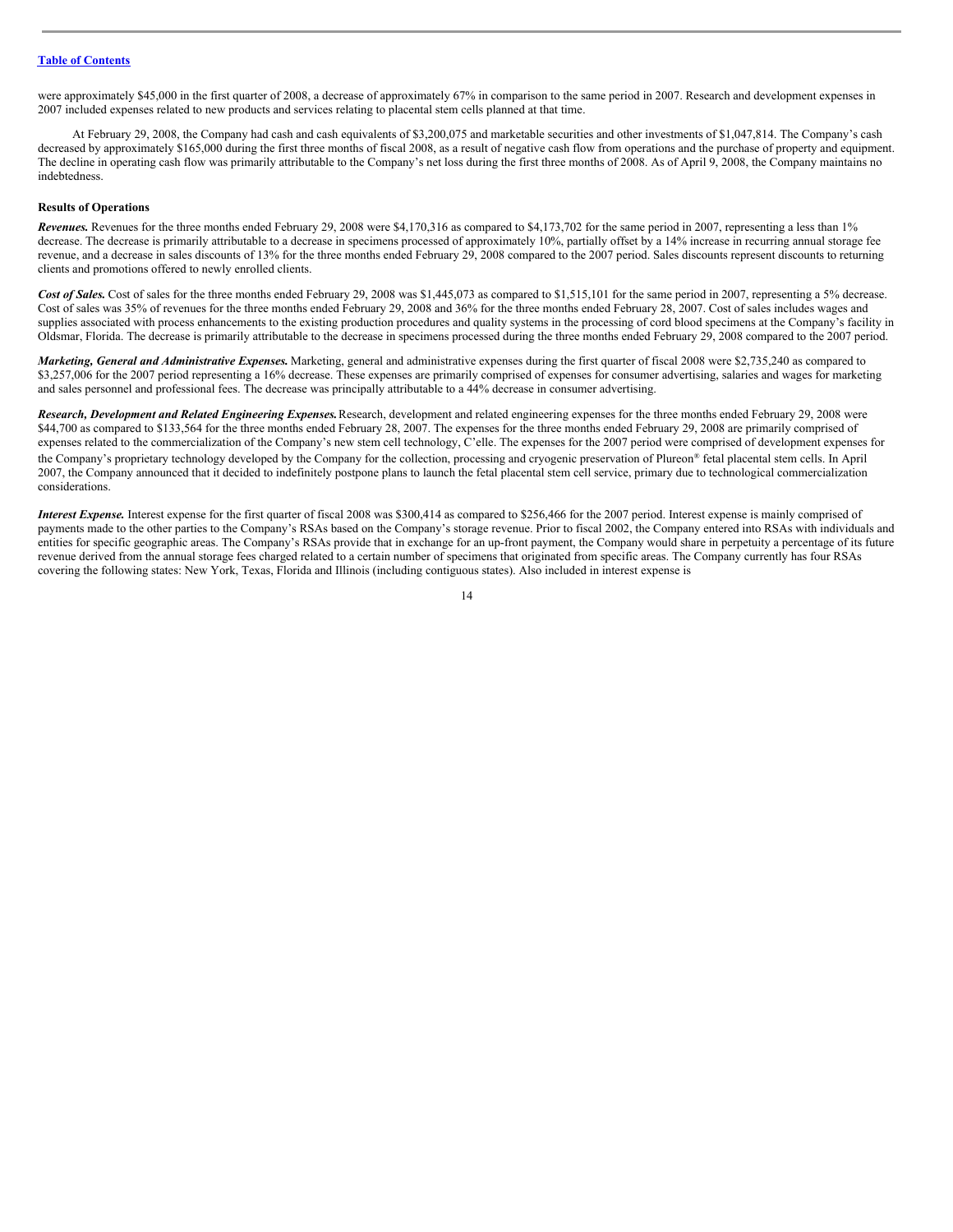the amortization of the present value of a deferred consulting agreement in the amount of \$8,720 and \$9,447 for the 2008 period and 2007 period, respectively. If the Company's storage revenues continue to increase in areas covered by RSAs, the Company's interest expense related to the RSA payments will also increase.

*Licensee Income.* Licensee income for the first quarter of fiscal 2008 was \$182,547 compared to \$287,995 for the 2007 period. Licensee income for the 2008 period consisted of royalty income earned on subsequent processing and storage of specimens in geographical areas where the Company has license agreements, and from the sale of sub-license agreements by licensees. Licensee income for the 2007 period consisted of \$127,440 received as an installment payment from the non-recurring sale of the India license agreement and \$160,555 of royalty income earned on the subsequent processing and storage of specimens in geographical areas where the Company has license agreements, and from the sale of sub-license agreements by licensees.

*Equity in Losses of Af iliate.*Equity in losses of affiliate was \$16,126 for the three months ended February 29, 2008, compared to \$28,613 for the 2007 period. Equity in losses of affiliate for the three months ended February 29, 2008 and February 28, 2007, solely consists of amounts related to compensation expense for stock option awards that were granted by Saneron to certain consultants and employees.

*Income Taxes*. There was no income tax expense for the three months ended February 29, 2008 and for the same period in 2007. The Company did not record income tax expense during the first quarter of 2008 due to the tax benefits of the Company's net loss not being recognized due to a full valuation for deferred tax assets being recorded. It is management's belief it is "more likely than not" that future tax benefits will not be realized as a result of future income.

#### **Liquidity and Capital Resources**

Through February 29, 2008, the Company's sources of cash have been from sales of its U-Cord ® program to customers, the sale of license agreements and proceeds from RSAs. Currently, the Company's cash flow is derived primarily from sales relating to its storage services, including the initial fees and ongoing storage fees.

At February 29, 2008, the Company had cash and cash equivalents of \$3,200,075 as compared to \$3,364,711 at November 30, 2007. The decrease in cash and cash equivalents during the three months ended February 29, 2008 was primarily attributable to the following:

Cash used in operating activities for the three months ended February 29, 2008 amounted to \$129,977, which was primarily attributable to the Company's net loss during the first three months of 2008.

Cash used in investing activities for the three months ended February 29, 2008 amounted to \$34,659 which was primarily attributable to the purchase of property and equipment.

There was no cash provided by financing activities during the first three months of fiscal 2008.

The Company does not have a line of credit or other type of financing instrument. The Company anticipates making capital expenditures of approximately \$750,000 for the next twelve months.

The Company anticipates that its cash and cash equivalents, marketable securities and cash flows from operations will be sufficient to fund its cash needs for at least the next 12 months. Cash flows from operations will depend primarily upon increasing revenues from sales of its umbilical cord blood cellular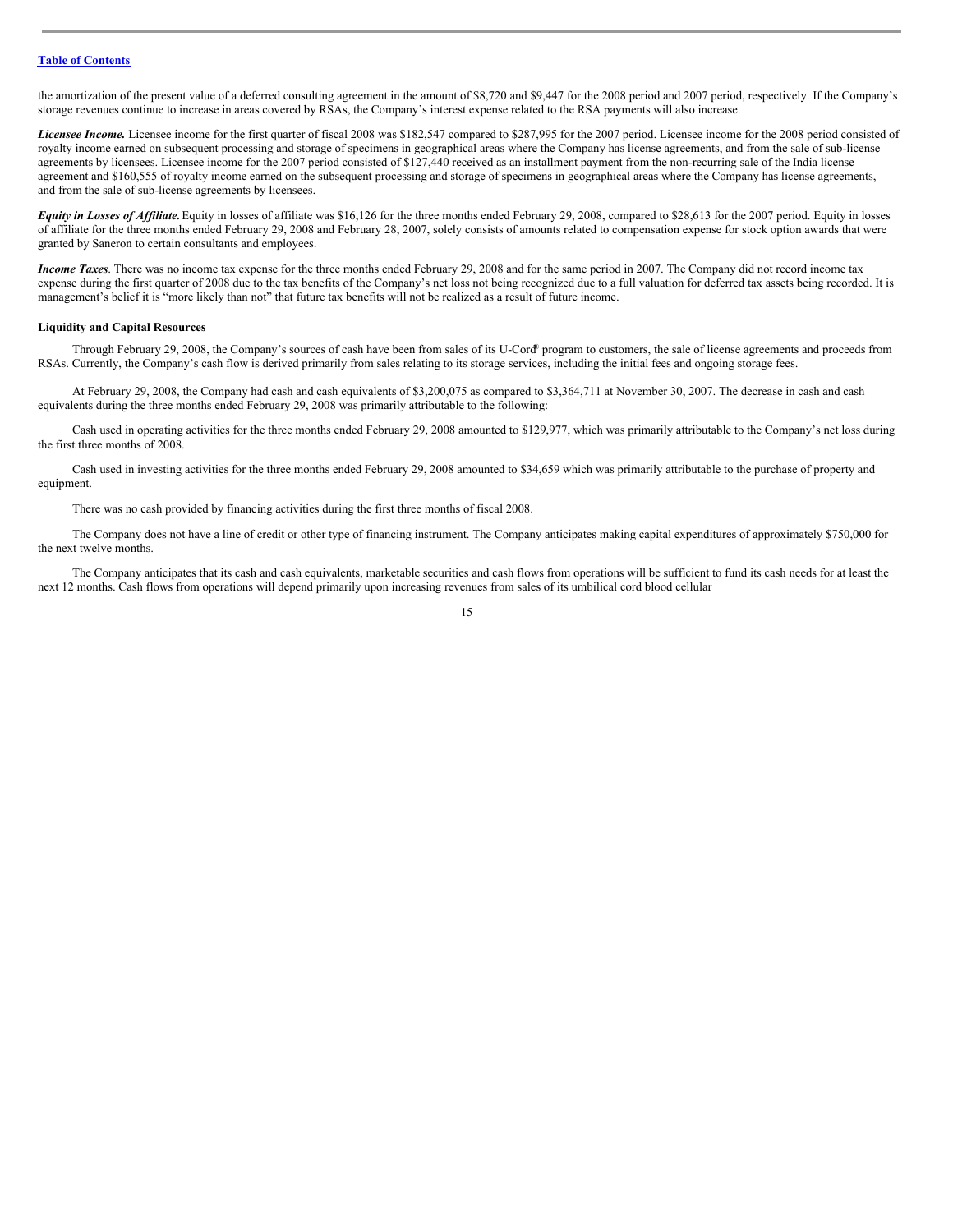storage services and new service offerings, and controlling expenses. If expected increases in revenues are not realized, or if expenses are higher than anticipated, the Company may be required to reduce or defer cash expenditures or otherwise manage its cash resources during the next 12 months so that they are sufficient to meet the Company's cash needs for that period. In addition, the Company may consider seeking equity or debt financing if deemed appropriate for its plan of operations, and if such financing can be obtained on acceptable terms. There is no assurance that the reductions in expenditures, if necessary, will not have an adverse effect on the Company's business operations, including sales activities and the development of new services and technology.

#### **Critical Accounting Policies**

The preparation of consolidated financial statements and related disclosures in conformity with accounting principles generally accepted in the United States requires estimates and assumptions that affect the reported amounts of assets and liabilities, revenues and expenses and related disclosures of contingent assets and liabilities in the consolidated financial statements and accompanying notes. The SEC has defined a company's critical accounting policies as the ones that are most important to the portrayal of the company's financial condition and results of operations, and which require the company to make its most difficult and subjective judgments, often as a result of the need to make estimates of matters that are inherently uncertain. The Company believes that its estimates and assumptions are reasonable under the circumstances; however, actual results may vary from these estimates and assumptions. We have identified the following critical accounting policies that affect the more significant judgments and estimates used in the preparation of the consolidated financial statements.

#### **Revenue Recognition**

The Company records revenue from processing and storage of specimens. We recognize revenue in accordance with SEC Staff Accounting Bulletin No. 101, (SAB 101) as amended by SAB 104, and Emerging Issues Task Force (EITF) Issue No. 00-21 for all revenue transactions. The Company recognizes revenue from processing fees upon completion of processing and cellular storage fees ratably over the contractual storage period. Deferred revenue on the accompanying balance sheets includes the portion of the annual storage fee and the twenty-one year storage fee that is being recognized over the contractual storage period.

#### **Accounts Receivable**

Accounts receivable consist of the amounts due from clients that have enrolled in the U-Cord® processing and storage program and amounts due from license affiliates and do not require collateral. Accounts receivable due from clients are due within 30 days and are stated at amounts due from clients net of an allowance for doubtful accounts. Also included in accounts receivable are amounts due from interest-free financing plans that extended payments for services for a maximum period of 15 months. During 2007, the Company discontinued offering these financing plans. Accounts outstanding longer than the contractual payment terms are considered past due. The Company determines its allowance by considering the length of time accounts receivable are past due, the Company's previous loss history, and the customer's current ability to pay its obligations. The Company writes-off accounts receivable when they become uncollectible, and payments subsequently received on such receivables are credited to the allowance for doubtful accounts.

#### **Income Taxes**

Under the asset and liability method of SFAS 109 deferred tax assets and liabilities are recognized for the estimated future tax consequences attributable to differences between financial statement carrying amounts of existing assets and liabilities and their respective tax bases. Deferred tax assets and liabilities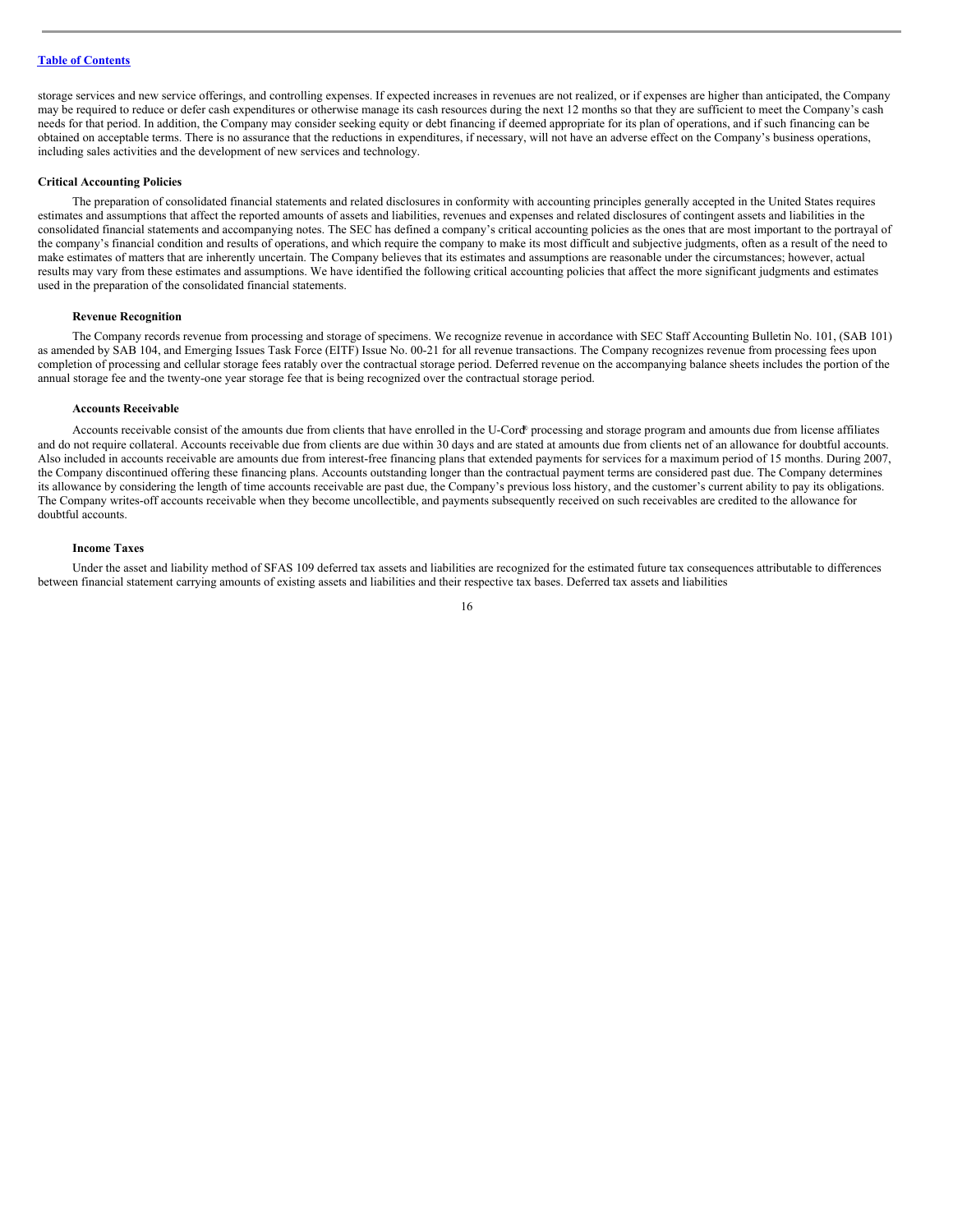are measured using enacted tax rates expected to be recovered or settled. A valuation allowance covering the deferred tax assets of the Company as of February 29, 2008 and November 30, 2007, has been provided as the Company believes it is "more likely than not" that the future income tax benefits will not be realized. The Company did not record an income tax benefit during the three months ended February 29, 2008, as the benefit was offset by an increase in the valuation allowance.

The Company adopted the provisions of FIN 48 on December 1, 2007. Previously, the Company had accounted for tax contingencies in accordance with SFAS 5. As required by FIN 48, which clarifies SFAS 109, the Company recognizes the financial statement benefit of a tax position only after determining that the relevant tax authority would more likely than not sustain the position following an audit. For tax positions meeting the more-likely-than-not threshold, the amount recognized in the financial statements is the largest benefit that has a greater than 50 percent likelihood of being realized upon ultimate settlement with the relevant tax authority. Increases or decreases to the unrecognized tax benefits could result from management's belief that a position can or cannot be sustained upon examination based on subsequent information or potential lapse of the applicable statute of limitation for certain tax positions.

The Company recognizes interest and penalties related to uncertain tax positions in income tax expense. As of the date of the adoption of FIN 48 and February 29, 2008, the Company had no provisions for interest or penalties related to uncertain tax positions.

#### **Revenue Sharing Agreements**

The Company has entered into Revenue Sharing Agreements ("RSAs") with various parties whereby these parties contracted with the Company for a percentage of future storage revenues the Company generates from clients in specific geographical areas. The RSAs have no definitive term or termination provisions. The sharing applies to the storage fees for all specified specimens in the area up to the number covered in the contract. When the number of specimens is filled, any additional specimens stored in that area are not subject to revenue sharing. As there are empty spaces resulting from attrition, the Company agrees to fill them as soon as possible. The parties typically pay the Company a non-refundable up-front fee for the rights to these future payments. The Company had recognized these non-refundable fees as a long-term liability. Given the criteria under which these RSAs are established, cash payments on these contracts can fluctuate from period to period. All payments made to the other parties to the RSAs are recognized as interest expense. At such time as the total payments can be determined, the Company will commence amortizing these liabilities under the effective interest method. The Company does not intend to enter into additional RSAs.

#### **License and Royalty Agreements**

The Company has entered into licensing agreements with certain investors in various international markets in an attempt to capitalize on the Company's technology. The investors typically pay a licensing fee to receive Company marketing programs, technology and know-how in a selected area. The investor may be given a right to sell sublicense agreements as well. As part of the accounting for the up-front license revenue, revenue from the up-front license fee is recognized based on such factors as when the payment is due, collectability and when all material services or conditions relating to the sale have been substantially performed based on the terms of the agreement. The Company has three active licensing agreements, one covering Mexico, Central America, and Ecuador and one covering India

In addition to the license fee, the Company earns royalties on subsequent processing and storage revenues by the licensee in the selected area and a fee on any sub-license agreements that are sold by the licensee where applicable. The Company also processes and stores specimens sent directly from customers of sub-licensees in Mexico, Central America, and Ecuador. These fees are included in revenue on the consolidated statements of operations and comprehensive loss. As part of the accounting for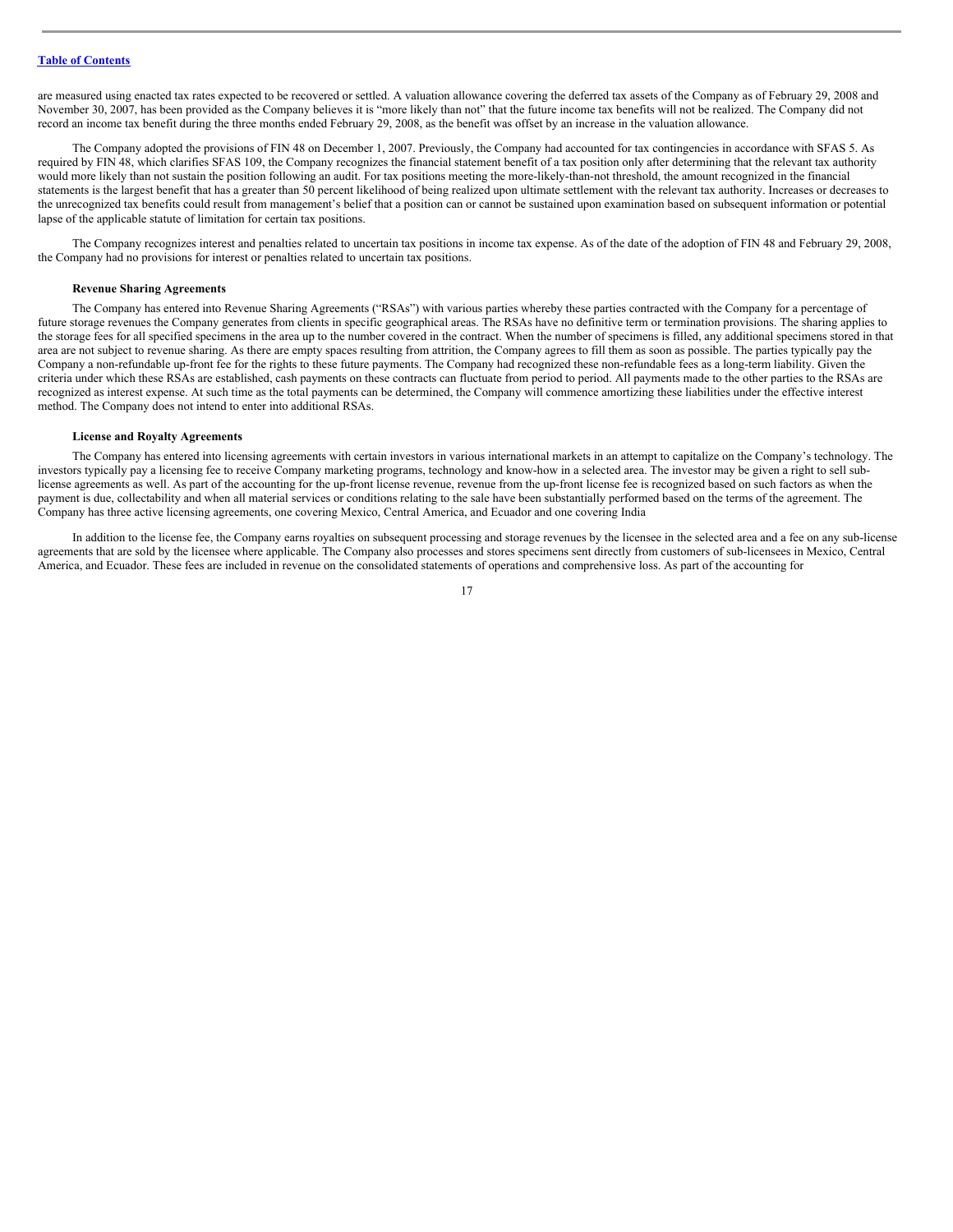royalty revenue, the Company uses estimates and judgments in determining the timing and amount of royalty revenue to recognize. The Company periodically, and at least annually, reviews license and royalty receivables for collectability and, if necessary, will record an expense for an allowance for uncollectible accounts.

#### **Marketable Securities and Other Investments**

The Company has certain investments in certificates of deposit, bonds and equity securities, which are categorized as marketable securities and other investments. The Company believes these are conservative investments with a low risk for significant loss of principal. The Company regularly assesses its marketable security investments for impairments and adjusts its investment strategy, as it deems appropriate. The Company classifies certain marketable securities and other investments as current in the accompanying consolidated balance sheets based on original maturity dates of less than one year. The cost basis of the other investments has been written down to fair value.

#### **Investment in Saneron**

The Company made a significant investment in an entity that is involved in the area of stem cell research. The Company accounts for this investment under the equity method and reviews its investment for possible impairment when there are indicators of possible impairment and, if necessary, adjusts the carrying value of such investment. The Company records equity in losses of affiliates until the investment balance is zero and only goodwill is remaining. The investment is reviewed annually to determine if an other than temporary impairment exists. The Company does not believe that an impairment exists as of February 29, 2008 and November 30, 2007.

#### **Litigation**

The Company is periodically involved in litigation and regulatory proceedings incidental to the conduct of our business and the Company expects that it will be involved in such litigation and regulatory proceedings from time to time. The Company regularly reviews any such litigation and regulatory proceedings for possible adverse outcomes, and provides estimates for the possible liability to the Company from such adverse outcomes, as it considers appropriate.

#### **Product Warranty and Cryo-Cell Cares** TM **Program**

In December 2005, the Company began providing its customers enrolled under the new pricing structure with a payment warranty under which the Company agrees to pay \$50,000 to its client if the U-Cord® product retrieved is used for a stem cell transplant for the donor or an immediate family member and fails to engraft, subject to various restrictions. Additionally, under the Cryo-Cell Cares<sup>™</sup> program the Company will pay \$10,000 to the client to offset personal expenses if the U-Cord® product is used for bone marrow reconstitution in a myeloblative transplant procedure. The Company has not experienced any claims under the warranty program nor has it incurred costs related to these warranties. The Company does not maintain insurance for this warranty program and therefore maintains reserves to cover our estimated potential liabilities. The Company accounts for the warranty as an obligation and recognizes the obligation in accordance with SFAS No. 5, Accounting for Contingencies. The Company's reserve balance is based on the \$50,000 maximum payment and the \$10,000 maximum expense reimbursement multiplied by formulas to determine the projected number of units requiring a payout. The Company determined the estimated expected usage and engraftment failure rates based on an analysis of the historical usage and failure rates and the historical usage and failure rates in other private and public cord blood banks based on published data. The Company's estimates of expected usage and engraftment failure could change as a result of changes in actual usage rates or failure rates and such changes would require an adjustment to the established reserves. The historical usage and failure rates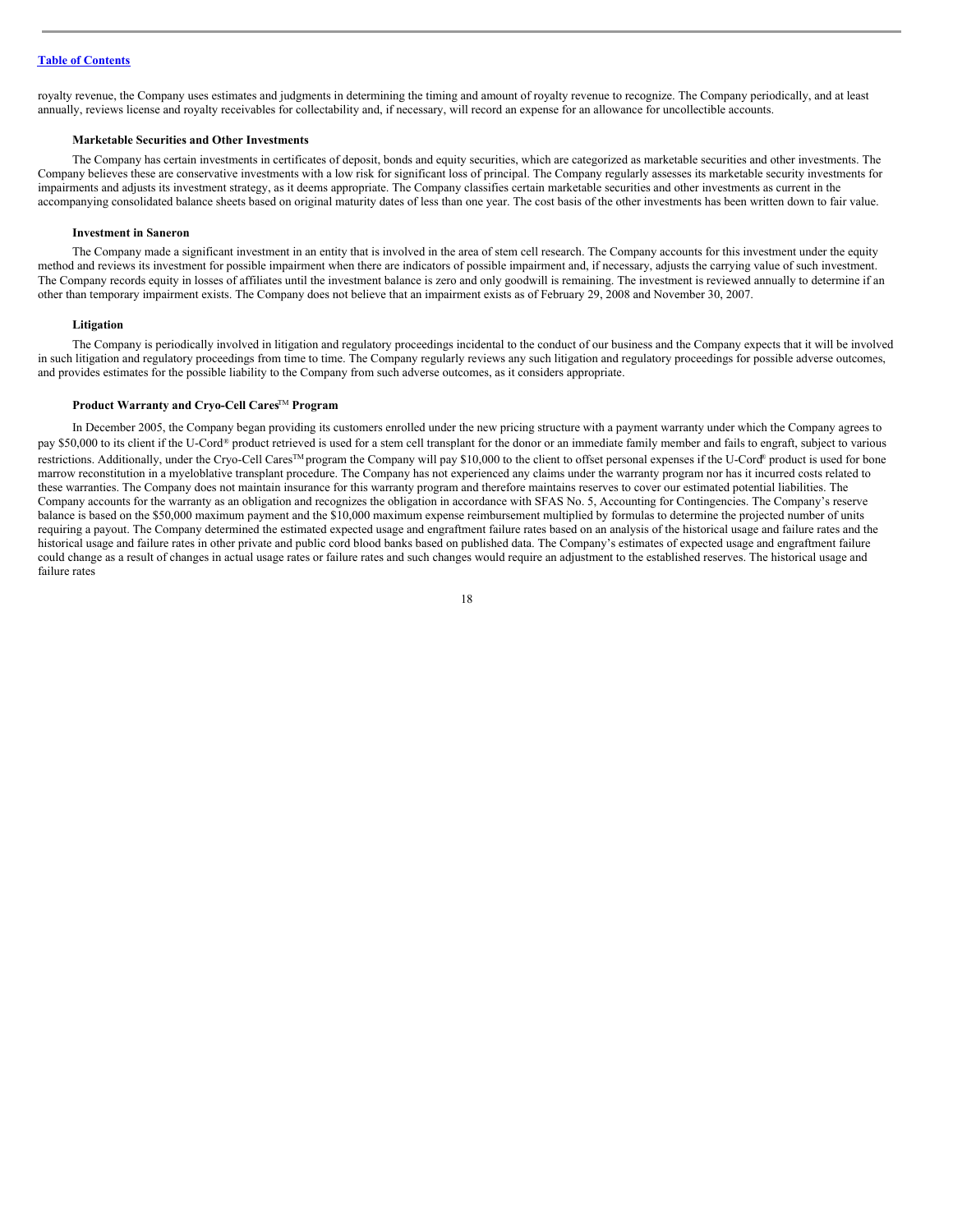have been very low and a small increase in the number of transplants or engraftment failures could cause a significant increase in the estimated rates used in determining our reserve. In addition, the reserve will increase as additional U-Cord® specimens are stored which are subject to the warranty. As of February 29, 2008 and November 30, 2007, the Company recorded reserves under these programs in the amounts of \$80,352 and \$72,633, respectively, which are included in accrued expenses in the accompanying consolidated balance sheets.

#### **Off-Balance Sheet Arrangements**

The Company has no off-balance sheet arrangements that have or are reasonable likely to have a current or future effect on its financial condition, changes in financial condition, revenues or expenses, results of operations, liquidity, capital expenditures or capital resources that is material to investors.

#### **Forward Looking Statements**

This Form 10-Q, press releases and certain information provided periodically in writing or orally by the Company's officers or its agents may contain statements which constitute "forward-looking statements" within the meaning of Section 27A of the Securities Act of 1933, as amended and Section 21E of the Securities Exchange Act of 1934. The terms "Cryo-Cell International, Inc.," "Cryo-Cell" "Company," "we," "our" and "us" refer to Cryo-Cell International, Inc. The words "expect," "believe," "goal," "plan," "intend," "estimate" and similar expressions and variations thereof, if used, are intended to specifically identify forward-looking statements. Those statements appear in a number of places in this Form 10-Q and in other places, and include statements regarding the intent, belief or current expectations of the Company, its directors or its officers with respect to, among other things:

- (i) our future performance and operating results;
- (ii) our future operating plans;
- (iii) our liquidity and capital resources; and
- (iv) our legal proceedings

Investors and prospective investors are cautioned that any such forward-looking statements are not guarantees of future performance and involve risks and uncertainties, and that actual results may differ materially from those projected in the forward-looking statements as a result of various factors. The factors that might cause such differences include, among others, the following:

- (i) any adverse effect or limitations caused by recent increases in government regulation of stem cell storage facilities;
- (ii) any increased competition in our business;
- (iii) any decrease or slowdown in the number of people seeking to store umbilical cord blood stem cells or decrease in the number of people paying annual storage fees;
- (iv) market acceptance of the Company's new C'elle service will require publication of scientific studies, consumer awareness, and the development of new therapies from the C'elle technology, none of which are certain;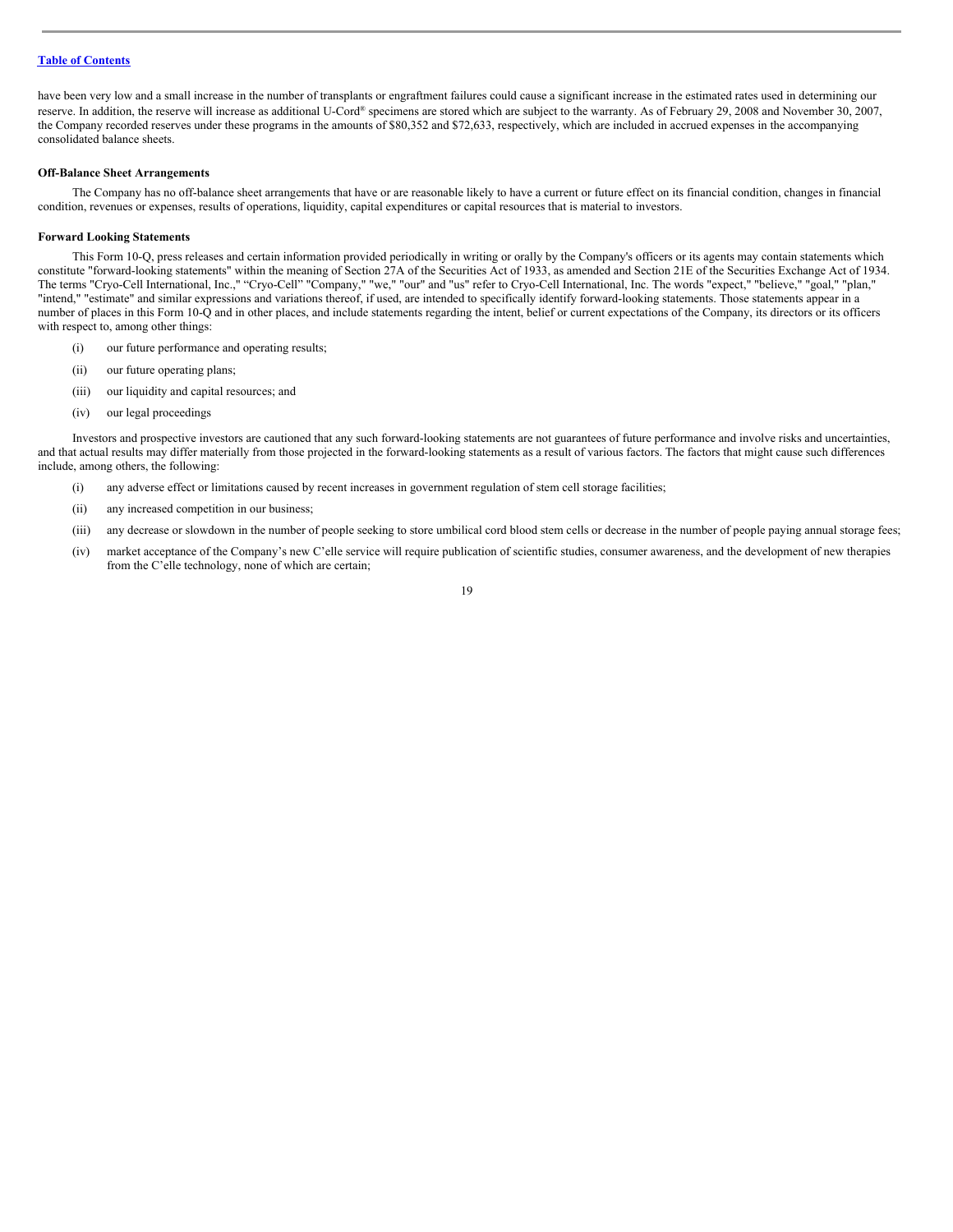- (v) any new services relating to other types of stem cells that have not yet been offered commercially, and there is no assurance that other stem cell services will be launched or will gain market acceptance;
- (vi) any adverse impacts on revenue or operating margins due to the costs associated with increased growth in our business, including the possibility of unanticipated costs relating to the operation of our facility and costs relating to the commercial launch of the placental stem cell service offering or any other new types of stem cells;
- (vii) any unique risks posed by our international activities, including but not limited to local business laws or practices that diminish our affiliates' ability to effectively compete in their local markets;
- (viii) any technological or medical breakthroughs that would render the Company's business of stem cell preservation obsolete;
- (ix) any material failure or malfunction in our storage facilities; or any natural disaster or act of terrorism that adversely affects stored specimens;
- (x) any adverse results to our prospects, financial condition or reputation arising from any material failure or compromise of our information systems;
- (xi) the costs associated with defending or prosecuting litigation matters, particularly including litigation related to intellectual property, and any material adverse result from such matters;
- (xii) any negative consequences resulting from deriving, shipping and storing specimens at a second location.

We undertake no obligation to publicly update or revise the forward-looking statements made in this Form 10-Q to reflect events or circumstances after the date of this Form 10-Q or to reflect the occurrence of unanticipated events.

Readers are cautioned not to place undue reliance on these forward-looking statements, which reflect management's analysis only as of the date hereof. Cryo-Cell International, Inc. undertakes no obligation to publicly revise these forward-looking statements to reflect events or circumstances that arise after the date hereof. Readers should carefully review the risk factors described in other documents the Company files from time to time with the Securities and Exchange Commission, including the Annual Report on Form 10-K filed by the Company and any Current Reports on Form 8-K filed by the Company.

#### <span id="page-19-0"></span>**Item 3. Quantitative and Qualitative Disclosures About Market Risk.**

#### Foreign Exchange Risk

The Company is not exposed to material fluctuations in currency exchange rates because the payments from the Company's international affiliates are received in U.S. dollars.

#### Interest Rate Risk

The Company invests its cash in a variety of financial instruments, principally securities issued by the U.S government and its agencies, investment grade corporate and money market instruments. These investments are denominated in U.S. dollars. These bonds are subject to interest rate risk, and could decline in value if interest rates fluctuate. Due to the conservative nature of these instruments, the Company does not believe that there is a material exposure to interest rate risk.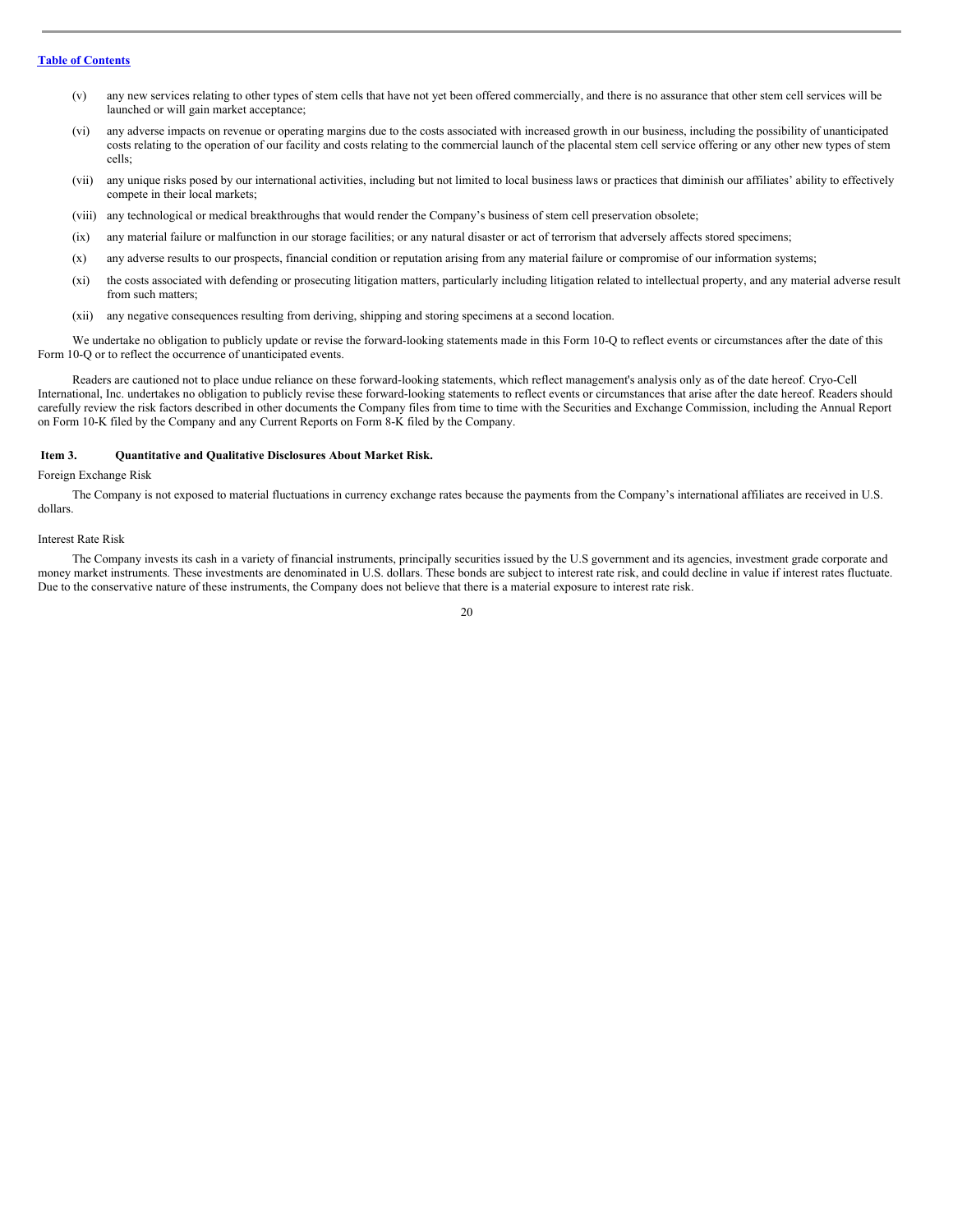#### <span id="page-20-0"></span>**Item 4. Controls and Procedures**

#### **Evaluation of Disclosure Controls and Procedures**

Based on their most recent review, as of the end of the period covered by this report, the Company's principal executive officer and principal financial officer have concluded that the Company's disclosure controls and procedures are effective to ensure that information required to be disclosed by the Company in the reports that it files or submits under the Securities Exchange Act of 1934, as amended, is accumulated and communicated to the Company's management, including its principal executive officer and principal financial officer, as appropriate to allow timely decisions regarding required disclosure and are effective to ensure that such information is recorded, processed, summarized and reported within the time periods specified in the SEC's rules and forms.

#### **Changes in Internal Control Over Financial Reporting**

As previously disclosed, during the November 30, 2007, year end closing process, the Company's principal executive officer and principal financial officer concluded that the Company's disclosure controls and procedures were not effective, due to a material weakness surrounding accrued expenses.

- As a result of those findings, management undertook the following action to address the material weakness:
- Redesigned, tested and implemented a new information system query upon which a component of accrued expenses is derived.

The changes in the Company's internal control over financial reporting described in the previous paragraph were implemented prior to the Company reporting its results for the quarter ended February 29, 2008. There were no other changes in the Company's internal control over financial reporting during the quarter ended February 29, 2008 that have materially affected, or are reasonably likely to materially affect, the Company's internal control over financial reporting.

#### **Limitations on the Effectiveness of Controls**

Our management, including our CEO and CFO, does not expect that our Disclosure Controls and internal controls will prevent all error and all fraud. A control system, no matter how well conceived and operated, can provide only reasonable, not absolute, assurance that the objectives of the control system are met. Further, the design of a control system must reflect the fact that there are resource constraints, and the benefits of controls must be considered relative to their costs. Because of the inherent limitations in all control systems, no evaluation of controls can provide absolute assurance that all control issues and instances of fraud, if any, within the company have been detected. These inherent limitations include the realities that judgments in decision-making can be faulty, and that breakdowns can occur because of simple error or mistake. Additionally, controls can be circumvented by the individual acts of some persons, by collusion of two or more people, or by management or board override of the control.

The design of any system of controls also is based in part upon certain assumptions about the likelihood of future events, and there can be no assurance that any design will succeed in achieving its stated goals under all potential future conditions; over time, control may become inadequate because of changes in conditions, or the degree of compliance with the policies or procedures may deteriorate. Because of the inherent limitations in a cost-effective control system, misstatements due to error or fraud may occur and not be detected.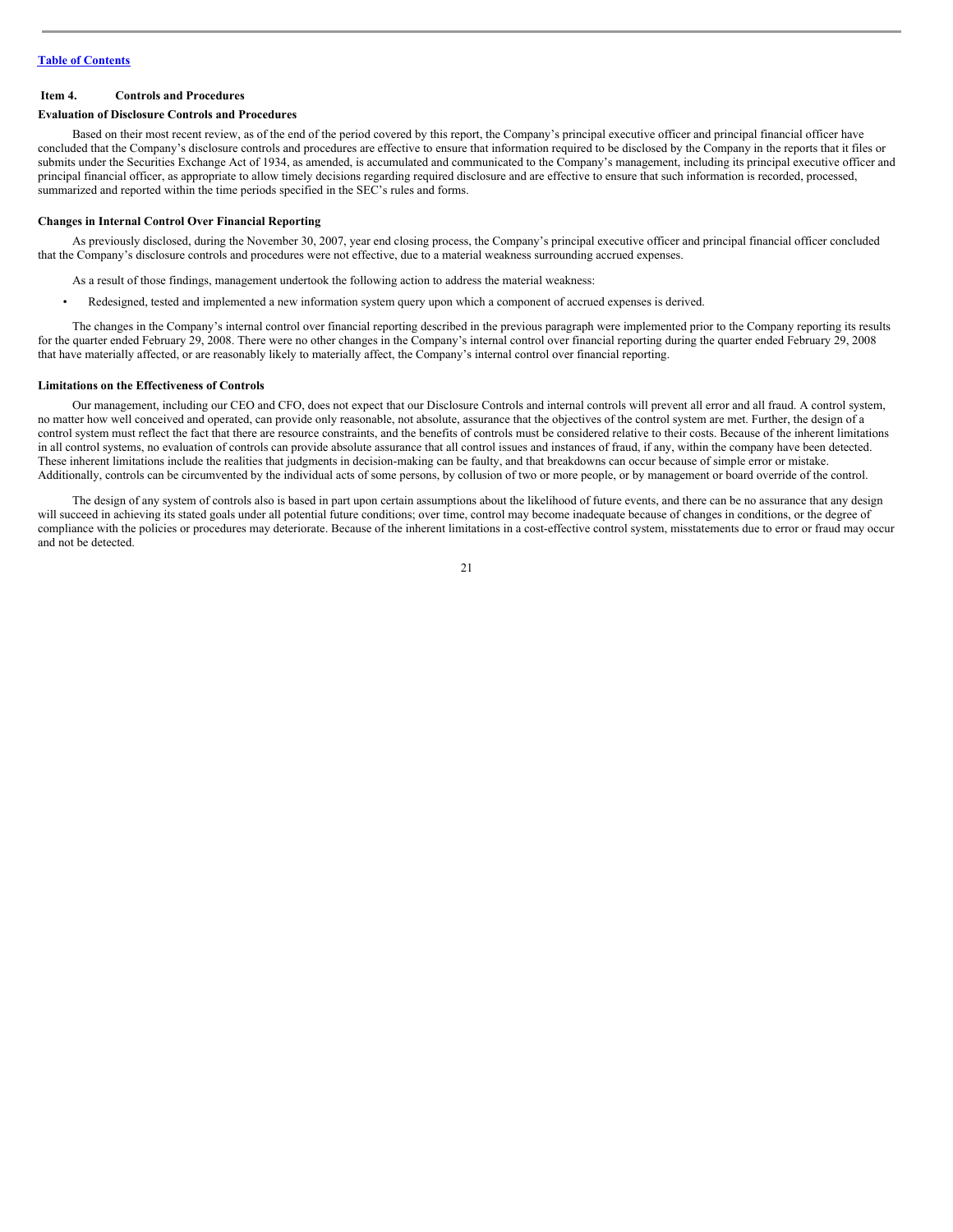## <span id="page-21-0"></span>**PART II—OTHER INFORMATION**

### <span id="page-21-1"></span>**ITEM 1. LEGAL PROCEEDINGS**

Incorporated by reference to Part I. Financial Statements-Notes to Condensed Consolidated Financial Statements – Note 3.

#### <span id="page-21-2"></span>**ITEM 1A. RISK FACTORS**

Not applicable.

- <span id="page-21-3"></span>**ITEM 2. UNREGISTERED SALES OF EQUITY SECURITIES AND USE OF PROCEEDS**
	- None.
- <span id="page-21-4"></span>**ITEM 3. DEFAULTS UPON SENIOR SECURITIES**

None.

## <span id="page-21-5"></span>**ITEM 4. SUBMISSION OF MATTERS TO A VOTE OF SECURITY HOLDERS**

Not applicable.

## <span id="page-21-6"></span>**ITEM 5. OTHER INFORMATION**

None.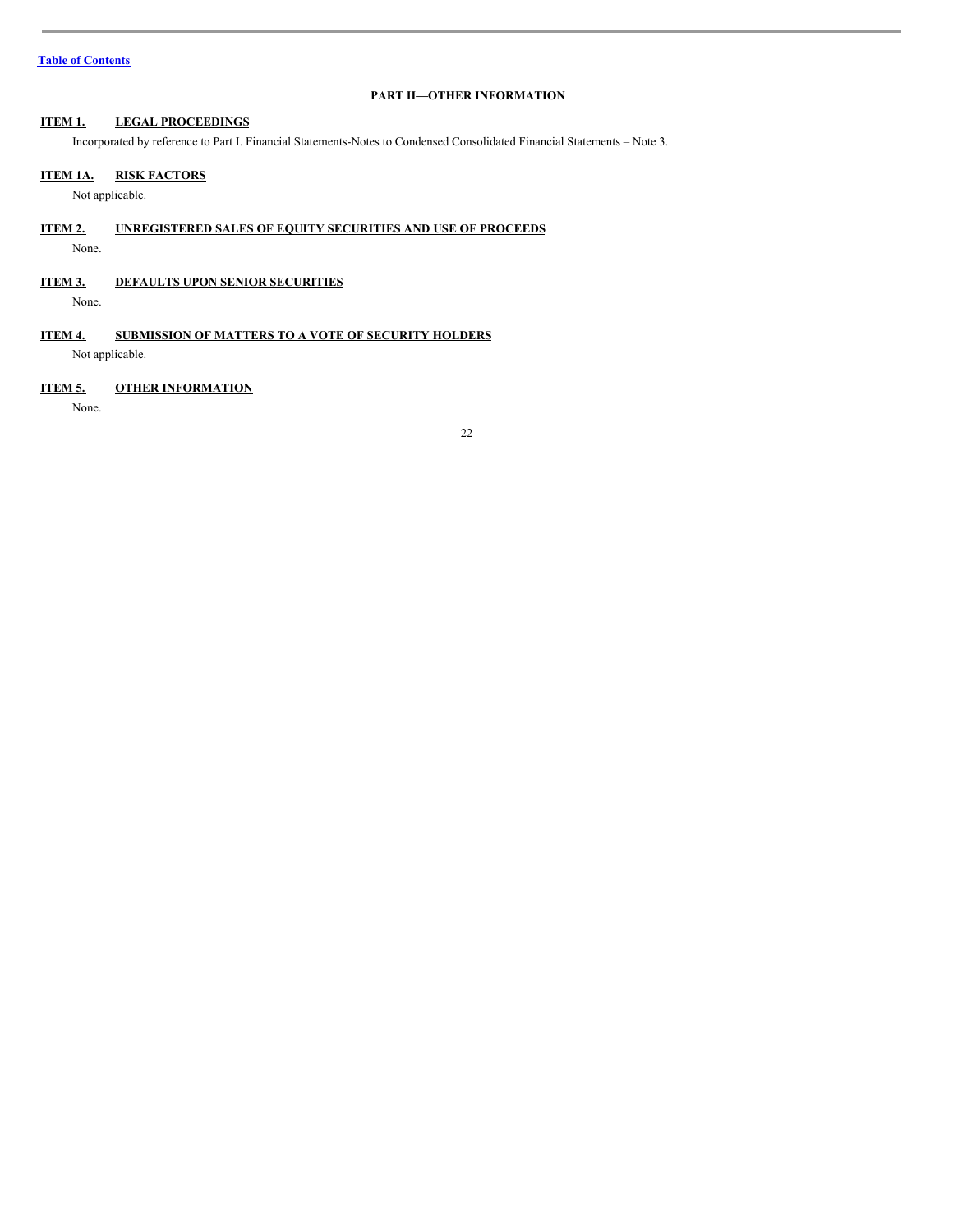## <span id="page-22-0"></span>**ITEM 6. EXHIBITS**

(a) Exhibits

- 3.1 Amended and Restated Bylaws, as amended through March 4, 2008 (incorporated by reference to Exhibit 3.1 of the Company's Current Report on Form 8-K filed on March 10, 2008).
- 10.1 Agreement dated January 24, 2008 by and among the Company and Andrew J. Filipowski, the Andrew J. Filipowski Revocable Trust, Matthew G. Roszak and SilkRoad Equity LLC (incorporated by reference to Exhibit 10.1 of the Company's Current Report on Form 8-K filed on January 25, 2008).
- 10.2 Agreement dated January 24, 2008 by and among the Company and Ki Yong Choi and the UAD 7/21/01 FBO Choi Family Living Trust (incorporated by reference to Exhibit 10.2 of the Company's Current Report on Form 8-K filed on January 25, 2008).
- 31.1 Certification of CEO Pursuant to Section 302 of the Sarbanes-Oxley Act of 2002.
- 31.2 Certification of CFO Pursuant to Section 302 of the Sarbanes-Oxley Act of 2002.
- 32.1 Certification Pursuant to 18 U.S.C. Section 1350, as Adopted Pursuant to Section 906 of the Sarbanes-Oxley Act of 2002.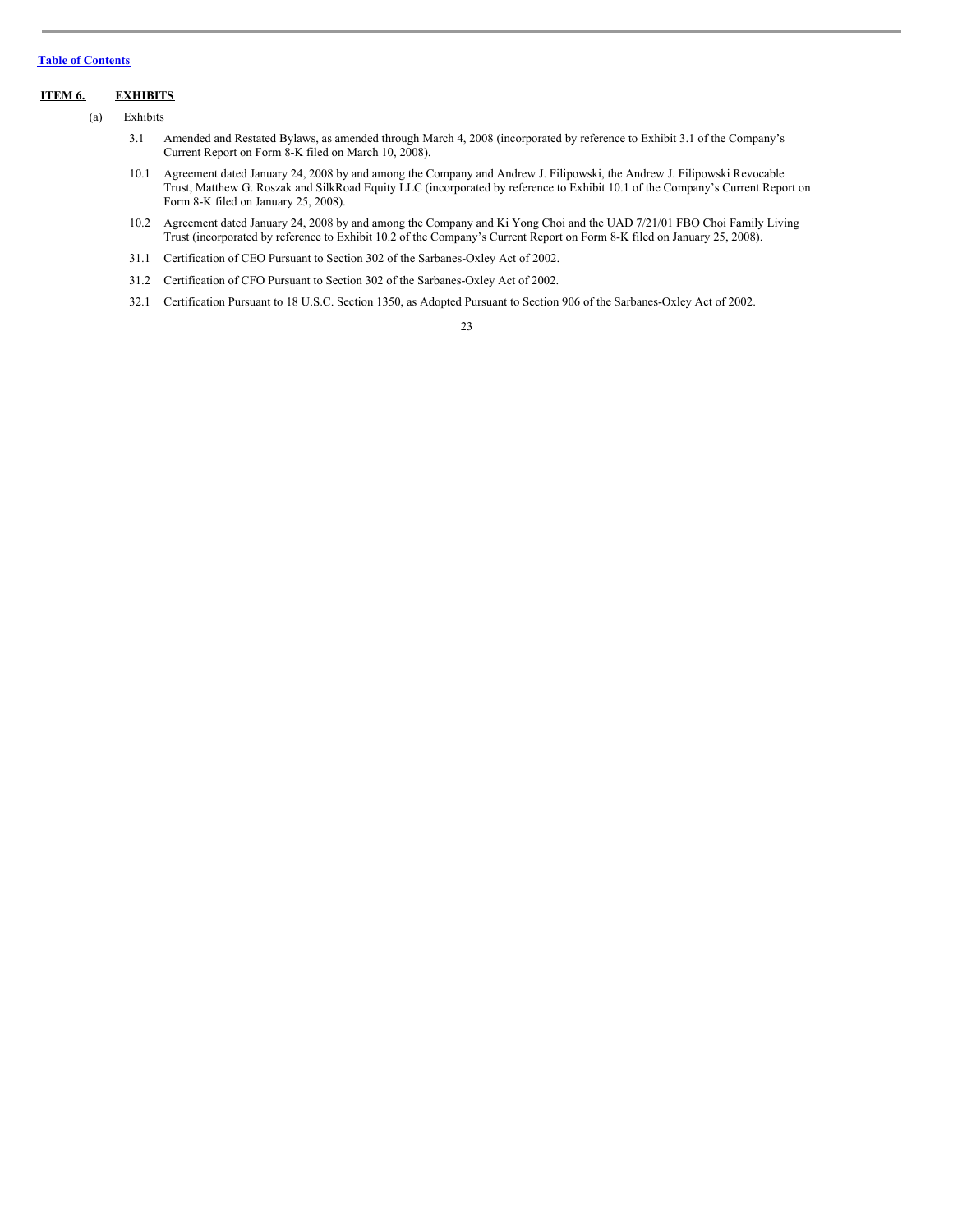#### <span id="page-23-0"></span>**SIGNATURES**

Pursuant to the requirements of the Securities Exchange Act of 1934, the Registrant has duly caused this report to be signed on its behalf by the undersigned thereunto duly authorized.

Cryo-Cell International, Inc.

/s/ MERCEDES WALTON Mercedes Walton Chief Executive Officer

Cryo-Cell International, Inc.

/s/ JILL TAYMANS

Jill M. Taymans Vice President, Finance

Date: April 10, 2008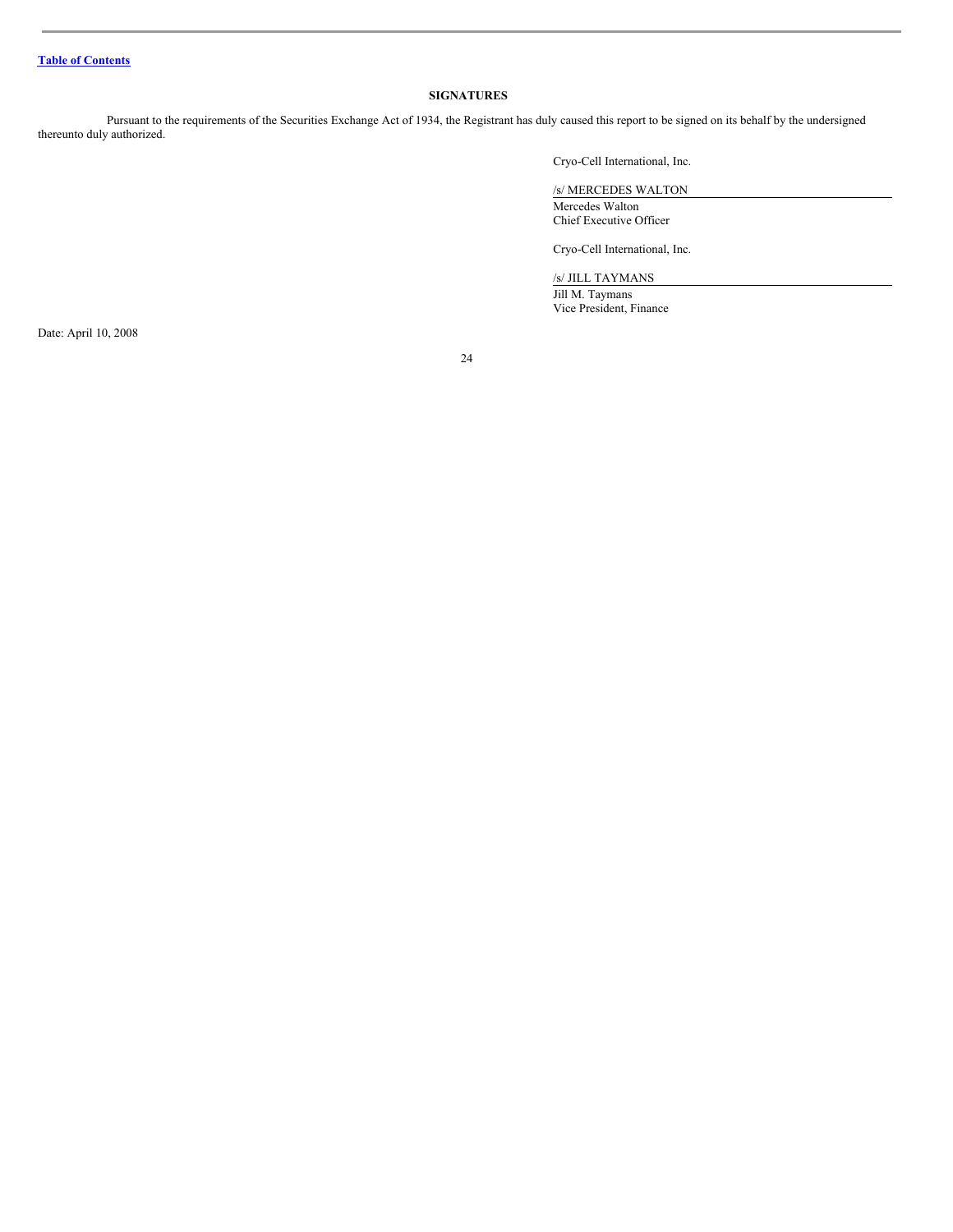## CERTIFICATION OF CHIEF EXECUTIVE OFFICER

I, Mercedes Walton, certify that:

- 1. I have reviewed this quarterly report on Form 10-Q of Cryo-Cell International, Inc. (the "Registrant");
- 2. Based on my knowledge, this report does not contain any untrue statement of a material fact or omit to state a material fact necessary to make the statements made, in light of the circumstances under which such statements were made, not misleading with respect to the period covered by this report;
- 3. Based on my knowledge, the financial statements, and other financial information included in this report, fairly present in all material respects the financial condition, results of operations and cash flows of the registrant as of, and for, the periods presented in this report;
- 4. The Registrant's other certifying officer(s) and I are responsible for establishing and maintaining disclosure controls and procedures (as defined in Exchange Act Rules 13a-15(e) and 15d-15(e)) for the Registrant and have:

(a) Designed such disclosure controls and procedures, or caused such disclosure controls and procedures to be designed under our supervision, to ensure that material information relating to the Registrant, including its consolidated subsidiaries, is made known to us by others within those entities, particularly during the period in which this quarterly report is being prepared;

(b) Evaluated the effectiveness of the Registrant's disclosure controls and procedures and presented in this report our conclusions about the effectiveness of the disclosure controls and procedures, as of the end of the period covered by this report based on such evaluation; and

(c) disclosed in this report any change in the Registrant's internal control over financial reporting that occurred during the Registrant's most recent fiscal quarter that has materially affected, or is reasonably likely to materially affect, the Registrant's internal control over financial reporting;

5. The Registrant's other certifying officer(s) and I have disclosed, based on our most recent evaluation of internal control over financial reporting, to the Registrant's auditors and the audit committee of the Registrant's board of directors (or persons performing the equivalent functions):

(a) All significant deficiencies and material weaknesses in the design or operation of internal control over financial reporting which are reasonably likely to adversely affect the Registrant's ability to record, process, summarize and report financial information; and

(b) Any fraud, whether or not material, that involves management or other employees who have a significant role in the Registrant's internal control over financial reporting.

Dated: April 10, 2008 /s/ Mercedes Walton

Mercedes Walton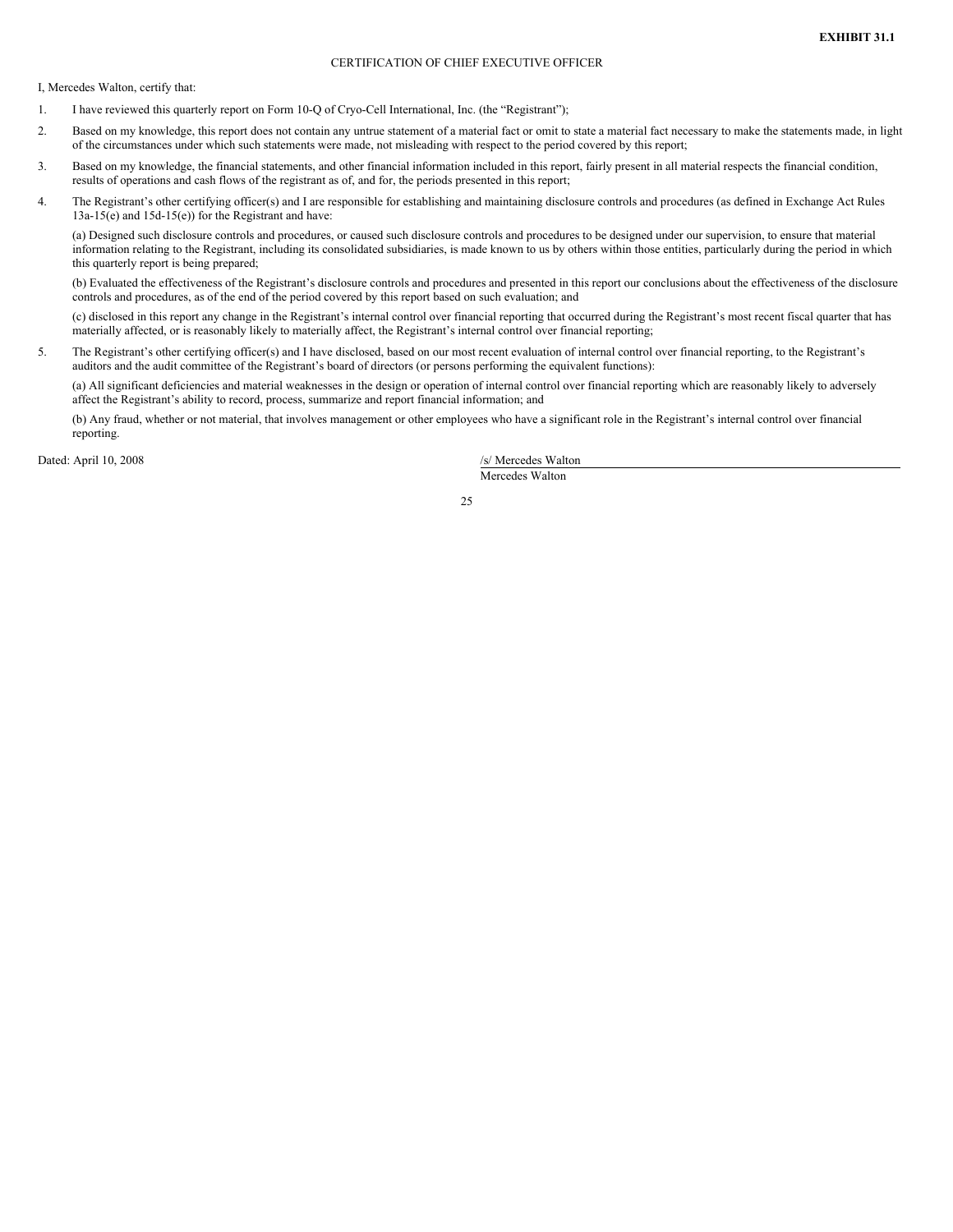#### CERTIFICATION OF CHIEF FINANCIAL OFFICER

I, Jill M. Taymans, certify that:

- 1. I have reviewed this quarterly report on Form 10-Q of Cryo-Cell International, Inc. (the "Registrant");
- 2. Based on my knowledge, this report does not contain any untrue statement of a material fact or omit to state a material fact necessary to make the statements made, in light of the circumstances under which such statements were made, not misleading with respect to the period covered by this report;
- 3. Based on my knowledge, the financial statements, and other financial information included in this report, fairly present in all material respects the financial condition, results of operations and cash flows of the registrant as of, and for, the periods presented in this report;
- 4. The Registrant's other certifying officer(s) and I are responsible for establishing and maintaining disclosure controls and procedures (as defined in Exchange Act Rules 13a-15(e) and 15d-15(e)) for the Registrant and have:

(a) Designed such disclosure controls and procedures, or caused such disclosure controls and procedures to be designed under our supervision, to ensure that material information relating to the Registrant, including its consolidated subsidiaries, is made known to us by others within those entities, particularly during the period in which this quarterly report is being prepared;

(b) Evaluated the effectiveness of the Registrant's disclosure controls and procedures and presented in this report our conclusions about the effectiveness of the disclosure controls and procedures, as of the end of the period covered by this report based on such evaluation; and

(c) disclosed in this report any change in the Registrant's internal control over financial reporting that occurred during the Registrant's most recent fiscal quarter that has materially affected, or is reasonably likely to materially affect, the Registrant's internal control over financial reporting;

5. The Registrant's other certifying officer(s) and I have disclosed, based on our most recent evaluation of internal control over financial reporting, to the Registrant's auditors and the audit committee of the Registrant's board of directors (or persons performing the equivalent functions):

(a) All significant deficiencies and material weaknesses in the design or operation of internal control over financial reporting which are reasonably likely to adversely affect the Registrant's ability to record, process, summarize and report financial information; and

(b) Any fraud, whether or not material, that involves management or other employees who have a significant role in the Registrant's internal control over financial reporting.

Dated: April 10, 2008 /s/ Jill M. Taymans

Jill M. Taymans